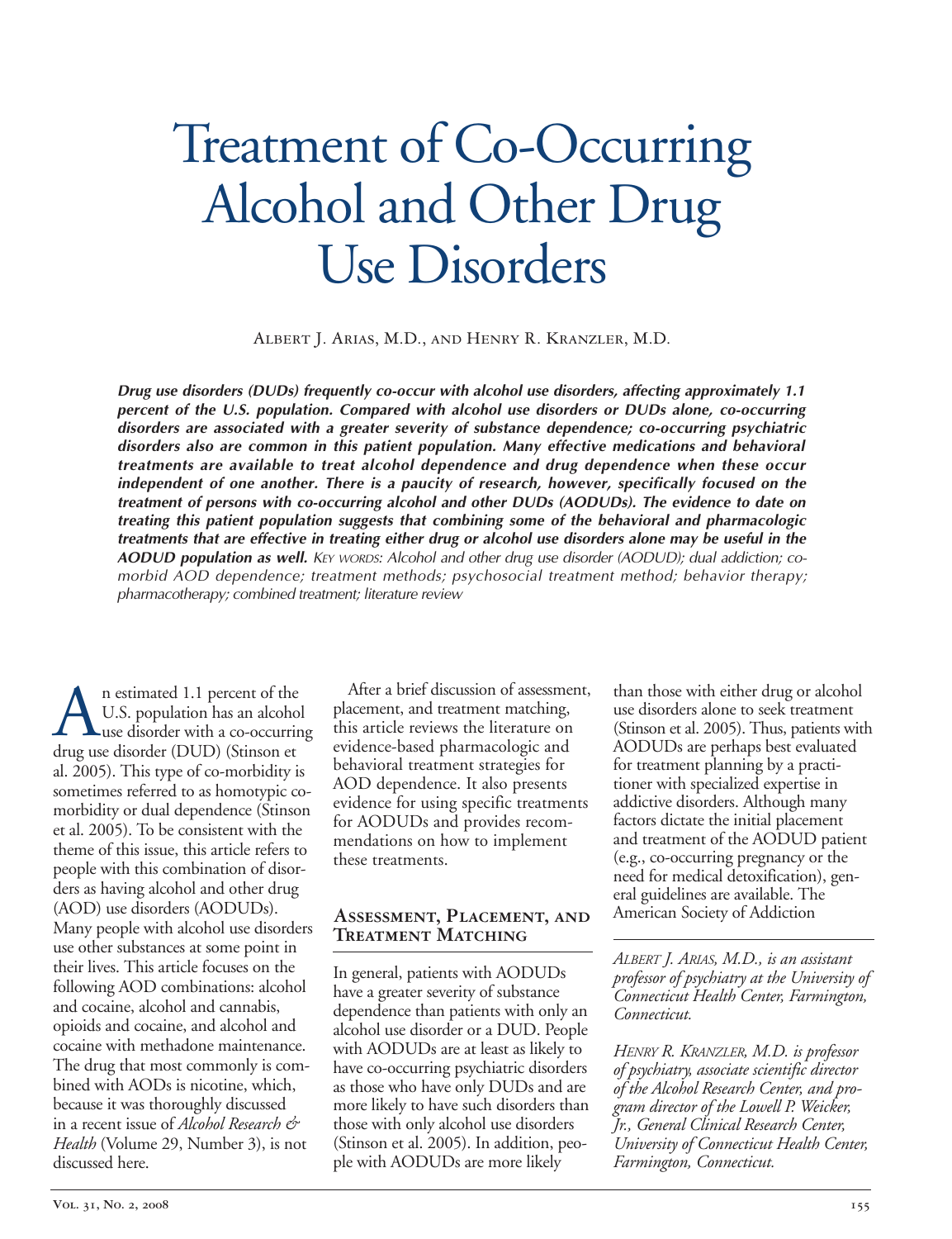et al. 2007). Treatment that integrates Medicine (ASAM) has published guidelines for placement and treatment matching (*ASAM Patient Placement Criteria for the Treatment of Substance-Related Disorders 2001*). The American Psychiatric Association (APA) also has published guidelines for the treatment of substance use disorders (SUDs), which cover the issue of placement into various treatment settings (Kleber AODUDs and psychiatric care probably is optimal for most AODUD patients, particularly those with greater severity of psychiatric co-morbidity (Drake et al. 2004). Effective integrated, dual-diagnosis programs emphasize the combination of multiple treatment modalities delivered in a format that acknowledges the limitations and nature of co-occurring psychiatric illness and is delivered by a staff skilled in the treatment of both addictive and psychiatric disorders.

# **Evidence-Based Treatments for Individual SUDs**

Although a complete review of the behavioral and pharmacologic treatment literature for specific addictive disorders is beyond the scope of this article, this section provides a brief summary of the major treatment modalities that currently are in use. In general, an approach that combines behavioral and pharmacologic treatments is optimal for most patients. However, recent findings from studies of the pharmacotherapy of alcohol dependence have shown that some patients may do well when medication is combined with a minimal behavioral approach focusing on medication adherence (Anton et al. 2006*b*; Johnson et al. 2003, 2007). In addition, among alcohol-dependent patients, those with a goal of abstinence from alcohol likely have better treatment outcomes. However, because some patients do not subscribe to such a goal, it often is necessary to negotiate a "harm reduction" approach with them, with the option of modifying the goal if their efforts to reduce their drinking substantially are not successful (Mason et al. 2006). In drug dependence treatment, behavioral therapies often are considered primary and medications secondary, except in the case of patients receiving opioid agonist<sup>1</sup> maintenance therapy.

# *Behavioral Therapies*

Table 1 lists the research-based behavioral therapies for different SUDs, with a general description of the level of research evidence supporting each of the treatments (McCaul and Petry 2003). Because people with substance dependence often are ambivalent about changing their behavior, some experts consider motivational enhancement therapy (MET) to be an essential element of addictions treatment, although the evidence supporting its use may be strongest in the treatment of alcohol use disorders (Carroll and Onken 2005; McCaul and Petry 2003). MET aims to engage in treatment patients who are resistant to behavioral change and may be the most acceptable therapeutic approach when patients are new

 $<sup>1</sup>$  In opioid agonist therapy, patients receive a drug, such</sup> as methadone or buprenorphine, that is chemically similar to opioid drugs.

to treatment for AODUDs. MET can help to build a working alliance between the patient and practitioner and provide a foundation on which other useful therapies, including medications, may be added. Cognitive-behavioral therapy (CBT) and MET are effective in the treatment of cannabis dependence (Nordstrom and Levin 2007). Contingency management<sup>2</sup> interventions also have proven to be effective in treating SUDs (Peirce et al. 2006; Petry and Martin 2002; Prendergast et al. 2006), including reducing both drug use and drinking in alcohol-dependent patients (Petry et al. 2000). In addition to the therapies shown in table 1, an intensive outreach counseling program may be helpful in reducing illicit drug use and returning to treatment patients who drop out from methadone maintenance (Zanis et al. 1996).

A variety of behavioral approaches have shown efficacy in the treatment of alcohol use disorders (see table 1).

2 Contingency management is the systematic reinforcement of desired behaviors and the withholding of reinforcement or punishment of undesired behaviors.

|            | <b>Alcohol</b> | <b>Cocaine</b> | Opioid*   | <b>Marijuana</b> |
|------------|----------------|----------------|-----------|------------------|
| <b>CBT</b> | $++ (A)$       | $++ (A)$       |           | $+$ (B)          |
| <b>MET</b> | $++ (A)$       | $+/-$ (B)      | $+/- (B)$ | $+$ (B)          |
| <b>CM</b>  | $++ (A)$       | $+$ (A)        | $+$ (A)   | $+$ (B)          |
| BI         | $++ (A)$       |                |           |                  |
| <b>TSF</b> | $+$ (A)        | $+/-$ (B)      | $+/-$ (B) |                  |
| <b>CET</b> | $+$ (B)        |                |           |                  |
| <b>BCT</b> | $+$ (B)        |                |           |                  |
| <b>CRA</b> | $++ (A)$       |                |           |                  |

**Table 1** Summary of Research on Behavioral Therapies for Specific Substance

NOTES: BCT = Brief Couples Therapy, BI = Brief Intervention, CBT = Cognitive-Behavioral Therapy, CET = Cue Exposure Therapy, CM = Contingency Management, CRA = Community Reinforcement Approach, MET = Motivational Enhancement Therapy, TSF= Twelve-Step Facilitation.

For level of evidence supporting the use of therapies: (-) indicates that the treatment appears not to be efficacious,  $(+/-)$  indicates conflicting results or preliminary evidence of efficacy,  $(+)$  indicates evidence of efficacy from randomized controlled trials, and  $(++)$  indicates evidence of efficacy from multiple trials and/or me

Evidence-based strength of recommendation taxonomy (SORT; as defined by Ebell et al. 2004):

(A) Recommendation based on consistent and good-quality patient-oriented evidence.

(B) Recommendation based on inconsistent or limited-quality patient-oriented evidence.

(C) Recommendation based on consensus, usual practice, opinion, disease-oriented evidence, or case series for studies of diagnosis, treatment, prevention, or screening.

\*Behavioral treatments for opioid dependence likely are most effective when combined with pharmacotherapy.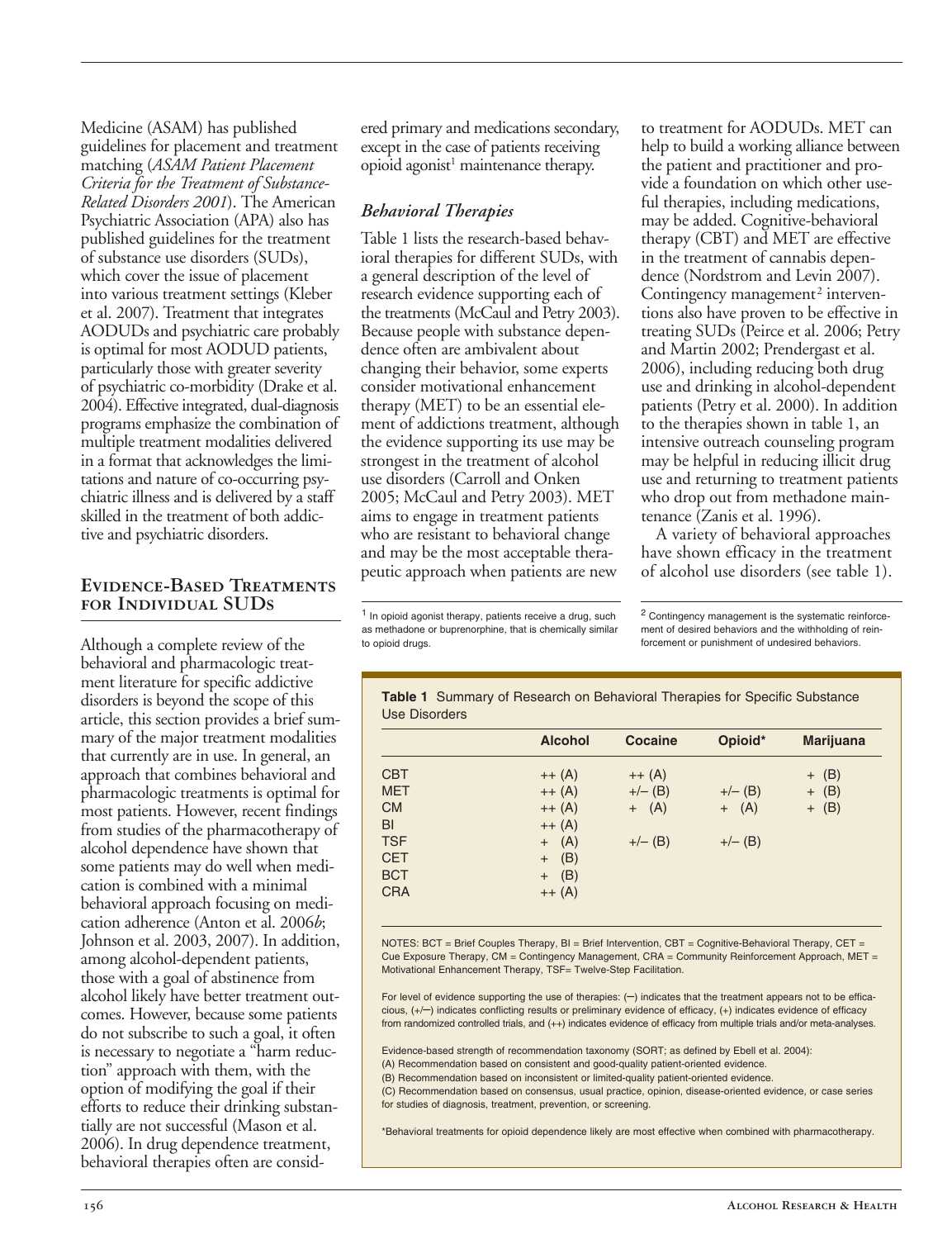BRENDA, which is an acronym for Biopsychosocial, Report, Empathy, Needs, Direct advice, and Assessment, has been used to provide a flexible, and practical, client-centered therapy for use in conjunction with pharmacotherapy (Garbutt et al. 2005). BRENDA, like MET, is a clientcentered approach that, by building a working alliance with the patient, can act as foundation for other treatments (Pettinati et al. 2000*b*). BRENDA may enhance medication adherence in the treatment of alcohol dependence (Pettinati et al. 2000*b*).

NIAAA also has published several behavioral treatment guides and manuals (http://www.niaaa.nih.gov/ Publications/EducationTraining Materials/guide.htm).

Volume 1 of the *Project COMBINE*  monograph series (Miller 2004), which describes combined behavioral intervention (CBI), provides detailed

guidelines for a state-of-the-art counseling approach to the treatment of alcohol dependence that combines elements of CBT and MET.

Volume 2 (Pettinati et al. 2004) describes medication management (MM), an intervention that was used in the COMBINE study (Anton et al. 2006) as a minimal supportive approach to accompany medication therapy in alcohol-dependent patients. In this study, treatment with the opioid receptor antagonist<sup>3</sup> naltrexone accompanied by MM was efficacious in achieving successful drinking outcomes. However, combining elements of multiple behavioral therapies (e.g., combining motivational interventions with CBT and clinical management) may be the most effective approach to the treatment of SUDs (Carroll 2005).

3 Receptor antagonists block the binding of other substances (i.e., agonists) that trigger responses in the cell.

|                      | <b>Alcohol</b> | <b>Cocaine</b> | Opioid*     |
|----------------------|----------------|----------------|-------------|
| <b>Disulfiram</b>    | (B)<br>$+/-$ * | (B)<br>$+$     |             |
| Naltrexone           | (A)<br>$++$    | $+/-$ (B)      | $+/-$ * (B) |
| Acamprosate          | (A)<br>$++$    |                |             |
| Topiramate           | (A)<br>$+$     | $+/-$ (B)      |             |
| Ondansetron          | $+/-**$ (C)    | $+/-$ (C)      |             |
| Sertraline/SSRI      | $+/-**$ (C)    | $-$ (C)        |             |
| Carbamazepine        | (B)<br>$+$     | $-$ (C)        |             |
| Valproate            | (B)<br>$+/-$   | $+/- (B)$      |             |
| Tiagabine            |                | $+/-$ (B)      |             |
| Aripiprazole         | (C)            |                |             |
| Modafinil            |                | (B)<br>$+$     |             |
| Quetiapine           | $+/-**$ (C)    |                |             |
| Olanzapine           | (C)            | (C)            |             |
| Lithium              | (C)            |                |             |
| <b>Baclofen</b>      | $+/-$<br>(B)   | $+/- (B)$      | (C)         |
| <b>Buprenorphine</b> |                |                | $++(A)$     |
| Methadone            |                |                | ++ (A)      |

NOTES: For level of evidence supporting the use of therapies: (–) indicates that the treatment appears to be ineffective, (+/–) indicates either conflicting results or preliminary/potential evidence of efficacy, (+) indicates support from randomized controlled trials, (++) indicates support for efficacy from multiple trials and/or meta-analyses.

\*Effective in highly motivated patients that will adhere. \*\* May be effective in certain subtypes of alcohol dependence, or in dually-diagnosed individuals.

Evidence-based strength of recommendation taxonomy (SORT; as defined by Ebell et al., 2004):

(A) Recommendation based on consistent and good-quality patient-oriented evidence.

(B) Recommendation based on inconsistent or limited-quality patient-oriented evidence.

(C) Recommendation based on consensus, usual practice, opinion, disease-oriented evidence, or case series

for studies of diagnosis, treatment, prevention, or screening.

*Pharmacotherapies* 

Table 2 summarizes the current research findings on the efficacy of pharmacologic treatments for SUDs. This section will review the relevant findings on treatments for alcohol, cocaine, opioid, and cannabis dependence.

*Alcohol Dependence.* Despite progress in pharmacotherapy research, medications approved to treat alcohol dependence are underutilized (Mark et al. 2003).

**Disulfiram.** This medication causes flushing, nausea, nervousness, and other unpleasant physiologic effects when combined with alcohol. It was approved by the U.S. Food and Drug Administration (FDA) in 1949, making it the first medication approved for treating alcohol dependence. Disulfiram was approved before implementation of the FDA requirement that a medication have demonstrated efficacy as well as safety. In a multicenter trial that included more than 600 male veterans, disulfiram failed to increase the likelihood of abstinence during a 1-year treatment period (Fuller et al. 1986). However, among individuals who drank, a 250-mg dose of disulfiram reduced drinking days relative to a 1-mg dose of disulfiram or a placebo. Note though, the potentially serious adverse effects produced by the medication when combined with alcohol argue for its use in abstinence-oriented treatment rather than for harm reduction.

Patients who are likely to respond well to disulfiram treatment are older; have a longer drinking history; greater social stability, impulsivity, and motivation for recovery; attend Alcoholics Anonymous meetings; and are cognitively intact (Fuller and Gordis 2004; Suh et al. 2006). When disulfiram ingestion in a clinical trial was supervised by an individual designated by the patient, the drug was shown to increase abstinent days and decrease overall drinking relative to a placebo (Chick et al. 1992). Based on these and other findings, the efficacy of disulfiram may depend upon supervised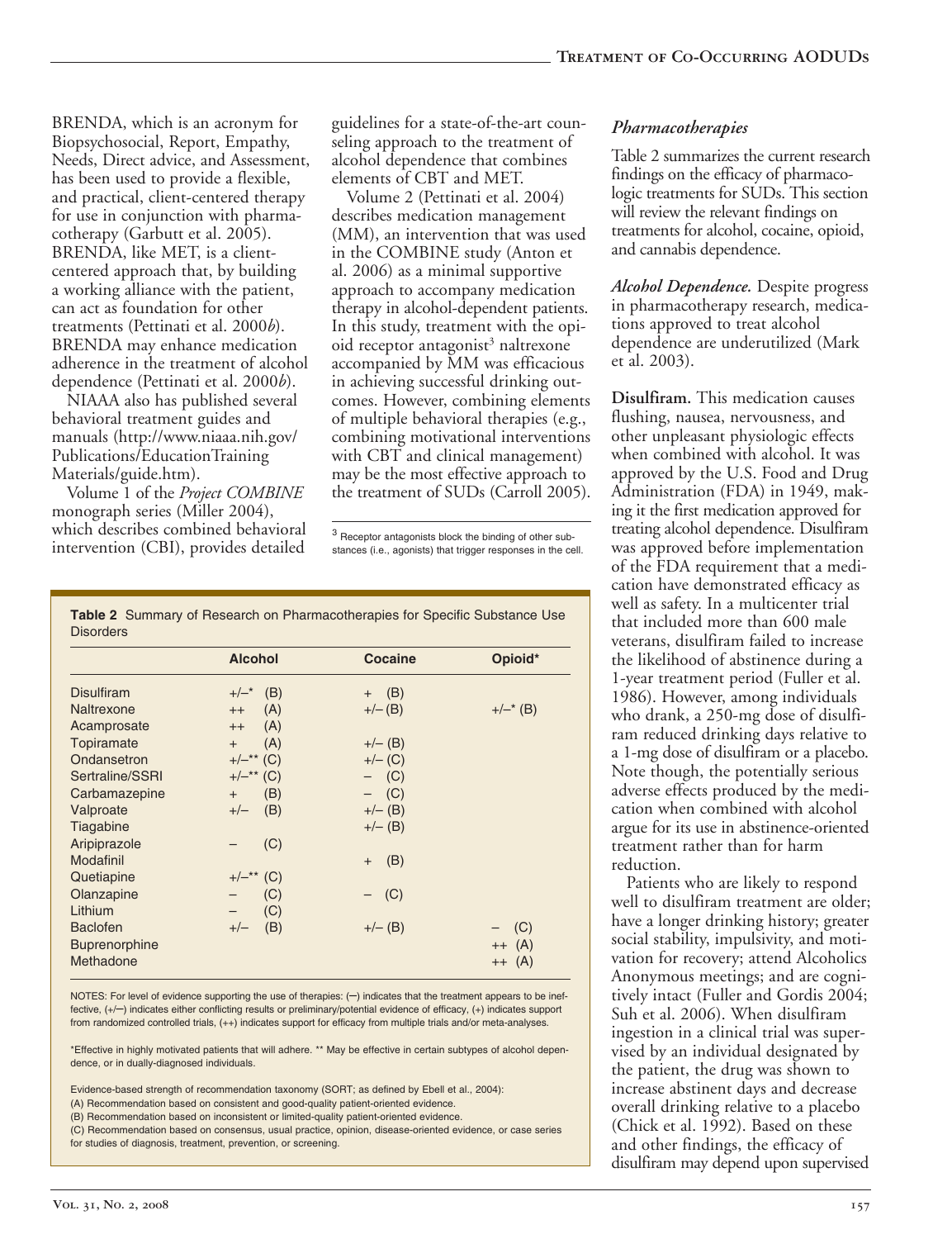administration of the drug (Hughes and Cook 1997; Suh et al. 2006).

**Naltrexone***.* Several meta-analyses support the efficacy of oral naltrexone (at a daily dosage of 50 mg) in the treatment of alcohol dependence (see Spanagel and Zieglgansberger 1997 and table 3 for the putative mechanism of action of the medication). Naltrexone has been shown most consistently to be effective in reducing the risk of relapse to heavy drinking, with less consistent evidence that it reduces the percentage of drinking days or increases the likelihood of total abstinence (Bouza et al. 2004; Srisurapanont and Jarusuraisin 2005). One long-acting formulation of naltrexone has been shown to be effective in reducing heavy drinking among alcohol-dependent patients and may offer enhanced adherence, at least early in treatment, which can be a critical time in the process of recovery for AODUD patients (Garbutt et al. 2005). Based on the findings from that study, the FDA approved longacting naltrexone for the treatment of alcohol dependence. A second injectable formulation of naltrexone reduced the number of drinking days and increased the likelihood of total abstinence compared with a placebo injection (Kranzler et al. 2004).

**Acamprosate.** Acamprosate is an amino acid derivative that affects the brain signaling molecules (i.e., neurotransmitters) γ-aminobutyric acid (GABA) and glutamate (Spanagel and Zieglgansberger 1997). The mechanism of action of acamprosate (Johnson 2008; Littleton and Zieglgansberger 2003; Spanagel and Zieglgansberger 1997) is shown in table 3.

Meta-analyses of European clinical trials have shown that acamprosate nearly doubles the likelihood of abstinence and reduces the risk of heavy drinking (Bouza et al. 2004; Chick et al. 2003; Mann et al. 2004). Based on these studies, later age of onset of alcohol dependence, the absence of a family history of alcohol dependence, and the presence of physiologic dependence and higher levels of anxiety are

associated with a beneficial response to acamprosate (Johnson et al. 2007; Verheul et al. 2005). Based on three pivotal trials from Europe, the FDA approved acamprosate to treat alcohol dependence (Kranzler and Gage 2008). However, two recent studies (Anton et al. 2006*b*; Mason et al. 2006) of acamprosate conducted in the United States show the drug to be no better than placebo, when a standard, intent-to-treat analysis<sup>4</sup> was used.

Two studies (Kiefer et al. 2003; Anton et al. 2006*b*) of naltrexone plus acamprosate versus either agent alone for the treatment of alcohol dependence did not show a clear advantage of the combination. Kiefer and colleagues (2003) found that the combination treatment was superior to acamprosate alone but was not better than naltrexone alone. In the COMBINE study (Anton et al. 2006*b*), treatment with the combination of naltrexone and acamprosate was no better than placebo treatment.

**Anticonvulsant Medications.** Topiramate is the best studied of the anticonvulsant medications that have been evaluated for the treatment of alcohol dependence. It has been shown to be effective in reducing a variety of drinking outcomes among alcoholdependent patients (see table 3 for mechanism of action) in both a singlesite study (Johnson et al. 2003) and in a randomized, placebo-controlled, double-blind, multicenter trial (Johnson et al. 2007). Studies of other anticonvulsants, including carbamazepine and valproate, also have shown some evidence of efficacy for the treatment of alcohol dependence and may be especially useful in patients with co-occurring bipolar disorders (Brady et al. 2002; Mueller et al. 1997; Salloum et al. 2005).

**Other Medications.** A thorough discussion of serotonergic medications (e.g., selective serotonin reuptake inhibitors [SSRIs], ondansetron) and other medications (e.g., atypical antipsychotics, lithium) is beyond the scope of this review. Currently, there is not sufficient evidence to recommend the use of these agents for the treatment of primary SUDs. Ongoing research may clearly define a role for such medications in treating SUDs, particularly in certain subgroups of alcohol-dependent patients and those with co-occurring psychiatric illness (Anton et al. 2006*a*; Brown et al. 2005; Guardia et al. 2004; Kampman et al. 2007; Monnelly et al. 2004; Johnson et al. 2000; Kranzler et al. 1996, 2006; Kranzler and Ciraulo 2005; Pettinati et al. 2000*a* ). Lithium does not appear efficacious for the treatment of alcohol dependence and has not been adequately tested among patients with co-morbid alcohol dependence and bipolar disorder (see Cerullo and Strakowski 2007 and Frye and Salloum 2006 for reviews). In a recent randomized, placebo-controlled clinical trial (Addolorato et al. 2007), baclofen, a  $GABA_B$  receptor agonist, was shown to be safe and effective for the treatment of alcohol dependence. However, given the possibility of misuse and other complications from baclofen, which have been noted in the medical literature (e.g., withdrawal, psychosis, and delirium), more research with this medication is needed before it can be recommended as a safe and effective treatment for SUDs (Auger and Potash 2005; May 1983; McDonald et al. 2001; Perry et al. 1998).

*Cocaine Dependence.* Although many medications have been evaluated to treat cocaine dependence, few agents have shown efficacy. Currently, disulfiram, tiagabine, topiramate, and modafinil are the most promising of the available treatments (Karila et al. 2007; Vocci and Elkashef 2005).

**Disulfiram.** Some of the initial research with disulfiram was conducted in study participants with alcohol and cocaine dependence and is discussed below. Disulfiram probably reduces cocaine use in cocaine-dependent

<sup>4</sup> An intention-to-treat analysis is an analysis based on the initial treatment intent not on the treatment eventually administered. It is based on the assumption that, as in real life, sometimes patients do not all receive optimal treatment, even though that was the initial intention.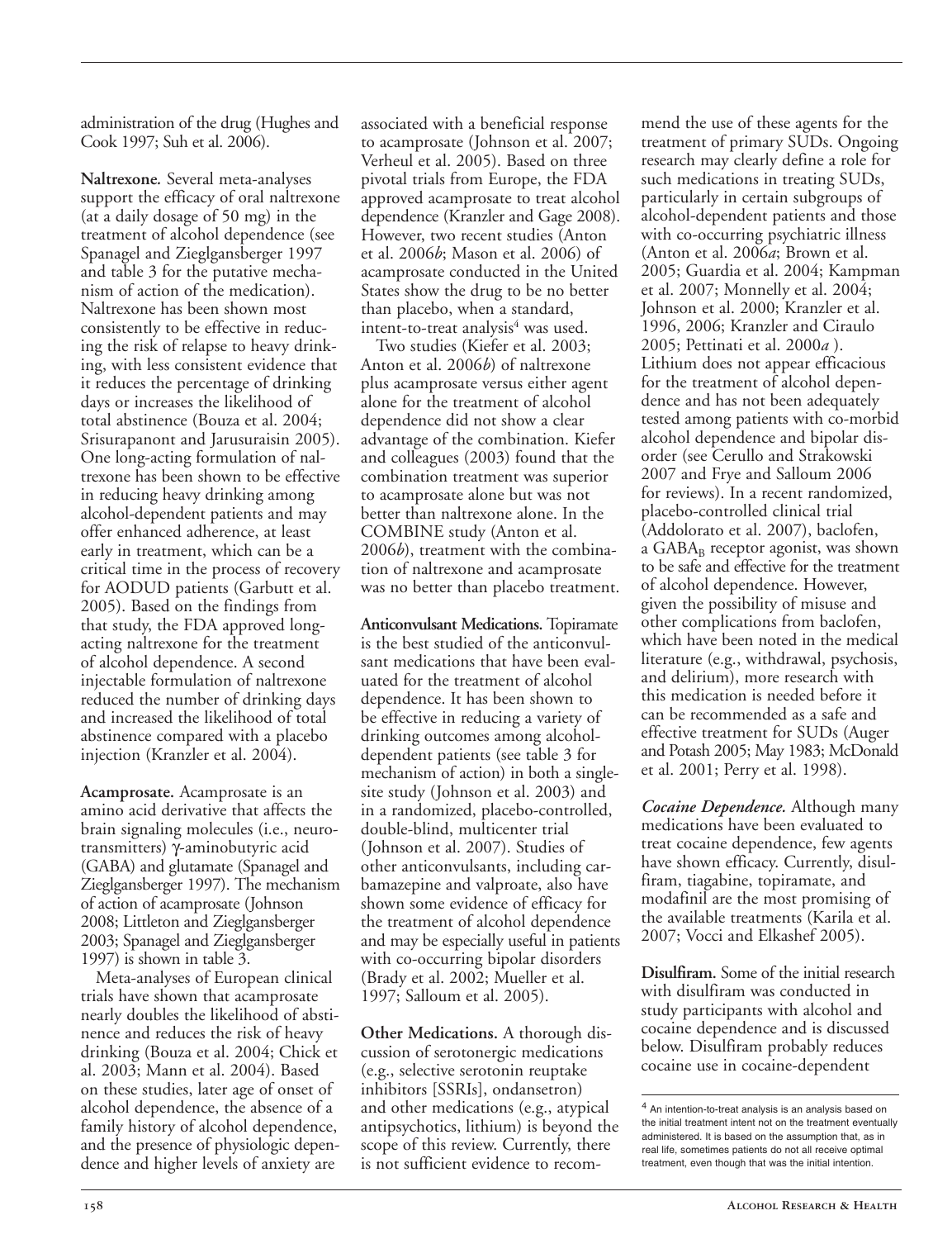| <b>Name</b>       | <b>Main Mechanism</b>                                                                                                                                                                                                                            | <b>Pharmacologic Action</b>                                                                                                                                                                                                                                                                                                                                                                                                                      |  |
|-------------------|--------------------------------------------------------------------------------------------------------------------------------------------------------------------------------------------------------------------------------------------------|--------------------------------------------------------------------------------------------------------------------------------------------------------------------------------------------------------------------------------------------------------------------------------------------------------------------------------------------------------------------------------------------------------------------------------------------------|--|
| <b>Disulfiram</b> | Aversive therapy: consumption of alcohol<br>within up to 2 weeks of ingesting the medica-<br>tion produces the disulfiram-ethanol reaction,<br>consisting of flushing, palpitations, increased<br>heart rate, decreased blood pressure, nau-     | For alcohol dependence: inhibits the action of the<br>metabolic enzyme aldehyde dehydrogenase, resulting<br>in a buildup of acetaldehyde during ethanol metabolism.<br>May also indirectly modulate receptors for the neuro-<br>transmitter glutamate.                                                                                                                                                                                           |  |
|                   | sea/vomiting, sweating, dizziness, among<br>other possible symptoms. Anticipating these<br>effects averts drinking.                                                                                                                              | For cocaine dependence: inhibits the function of<br>the enzyme dopamine $\beta$ -hydroxylase, thus inhibiting<br>metabolism of the neurotransmitter dopamine, thereby<br>increasing the unpleasant effects of cocaine. Also<br>increases cocaine plasma concentrations.                                                                                                                                                                          |  |
|                   | Also may diminish the "high" produced by<br>cocaine, reducing cocaine craving. It also<br>directly reduces cocaine use independent of<br>the patient's level of drinking.                                                                        |                                                                                                                                                                                                                                                                                                                                                                                                                                                  |  |
| <b>Naltrexone</b> | Attenuates the rewarding effects of alcohol<br>in the brain and also may reduce the condi-<br>tioned anticipation of those effects, as mani-<br>fested in the urge to drink.                                                                     | Is an opioid receptor antagonist; it blocks the effects of<br>increased endogenous opioids (caused by alcohol) on<br>dopaminergic transmission in the nucleus accumbens.                                                                                                                                                                                                                                                                         |  |
| Acamprosate       | Postulated to reduce relapse risk by reducing<br>the urge to drink and the drive to experience<br>the negative reinforcing effects of alcohol.                                                                                                   | Essentially a modulator of glutamatergic transmission;<br>has a complex mechanism of action that involves the<br>modulation of certain glutamate (NMDA) receptors,<br>calcium channels, and other downstream intracellular<br>molecular events.                                                                                                                                                                                                  |  |
| <b>Topiramate</b> | Postulated to reduce the rewarding effects of<br>drinking and the conditioned anticipation of<br>those effects, as manifested in the urge to<br>drink.                                                                                           | Multiple pharmacologic effects; facilitates some<br>chemical connections in the brain and inhibits others.<br>Indirectly attenuates dopaminergic transmission in the<br>nucleus accumbens in response to drinking and directly<br>attenuates neuronal glutamatergic hyperexcitability in<br>the absence of alcohol.<br>Mechanism in reducing cocaine use is unknown but is per-<br>haps related to its GABAergic and glutamatergic effects.      |  |
| <b>Modafinil</b>  | Attenuates the rewarding effects of cocaine,<br>perhaps reducing the urge to use as well. Acts<br>as a "functional partial agonist," meaning that it<br>has stimulant-like effects but also reduces<br>cocaine self-administration and euphoria. | Unknown mechanism of action; thought to have mini-<br>mal abuse potential and limited euphoric effects.                                                                                                                                                                                                                                                                                                                                          |  |
| Buprenorpnine     | Blocks the rewarding effects of opioids, reduces<br>withdrawal and the urge to use the drugs.                                                                                                                                                    | Partial agonist at µ-opioid receptors, blocks k-opioid<br>receptors.<br>Unknown mechanism in reducing cocaine use in<br>opioid-dependent patients.                                                                                                                                                                                                                                                                                               |  |
| <b>Methadone</b>  | Blocks the rewarding effects of opioids,<br>reduces withdrawal and urge to use the drugs.                                                                                                                                                        | Agonist at $\mu$ -opioid receptors; has unique pharmaco-<br>kinetic and pharmacodynamic properties, including<br>a long latency to peak blood concentrations (thereby<br>minimizing its euphoric effects), a long half-life (reducing<br>acute withdrawal symptoms), and opioid cross-tolerance<br>(reducing euphoria from heroin and other short-acting<br>opioids). Unknown mechanism in reducing cocaine use<br>in opioid-dependent patients. |  |

NOTE: An agonist is a substance that binds to a specific receptor and triggers a response in the cell. For references see text, as well as Kranzler and Ciraulo 2005.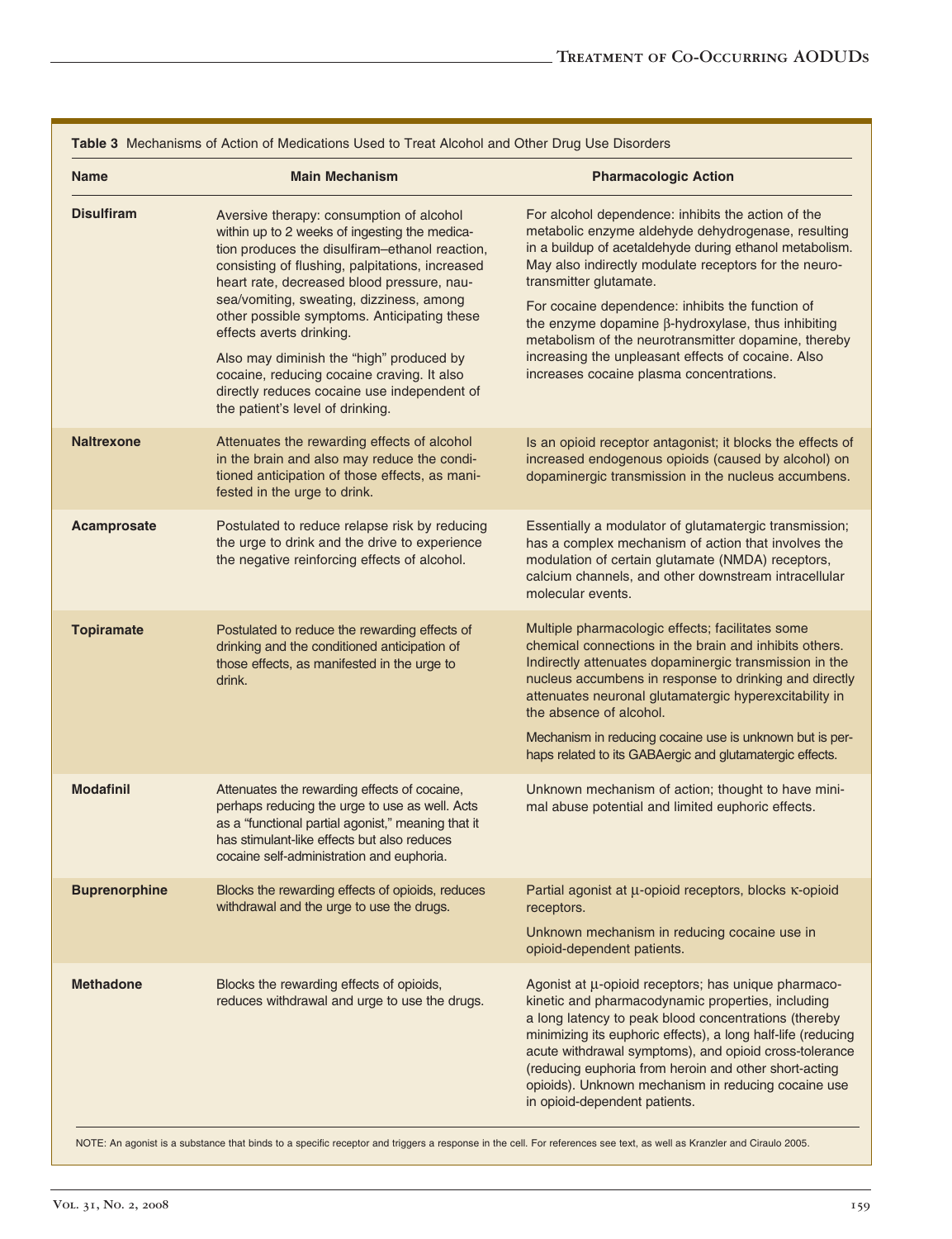individuals by producing an aversive reaction to the drug and also may reduce the euphoria produced by the drug, although some studies note an increase in subjective "highs" (see table 3 for more details on the putative mechanism of action) (Baker et al. 2007; Sofuoglu and Kosten 2005; Vocci and Elkashef 2005). Disulfiram also may delay the high from cocaine, decreasing its reinforcement value. Combined with associated increases in plasma concentrations of cocaine, patients may experience greater nervousness and increased cardiovascular strain, which are aversive (Hameedi et al. 1995; McCance-Katz et al. 1998). However, similar to what is seen in the treatment of alcohol dependence with disulfiram, adherence limits the utility of this medication in the treatment of cocaine dependence. Practical approaches to dealing with this problem include making access to a desired treatment (e.g., methadone for co-occurring opioid dependence) contingent on adherence or using social reinforcers (e.g., an agreement or contract between patient and spouse requiring adherence).

**Tiagabine**<sup>5</sup> **.** A GABA reuptake inhibitor, tiagabine has yielded mixed results for the treatment of cocaine dependence (Gonzalez et al. 2007; Winhusen et al. 2005, 2007). In 2005, a black-box warning was added to the label for tiagabine, warning physicians of new-onset seizures that were noted in some patients (without a history of epilepsy) taking the medication (Gabatril® package insert).

**Modafinil.** Of particular interest in the treatment of cocaine dependence is modafinil because it has a mild stimulant-like effect and produces a mild euphoria (the exact nature of which has been debated in the literature). The drug appears to blunt the desirable effects and the craving associated with cocaine use and reduces cocaine use in a human laboratory setting, with little or no abuse potential (Hart et al. 2007; O'Brien et al. 2006).

*Naltrexone.* Most of the findings concerning the effects of naltrexone on

cocaine dependence come from studies of patients with co-occurring alcohol and cocaine dependence (see below), although one study (Schmitz et al. 2001) evaluated its use in patients with only cocaine dependence. This study evaluated the effects of naltrexone in a prospective, randomized trial that compared four groups receiving placebo or naltrexone (50 mg) combined with either relapse prevention therapy or standard drug counseling. The group that received naltrexone combined with relapse prevention treatment outperformed the other three groups, supporting its use, but only in combination with that specific psychosocial intervention.

**Baclofen.** Some evidence of efficacy in treating cocaine dependence also has been shown with the use of baclofen (Shoptaw et al. 2003).

**Other Medications.** Antipsychotic medications do not appear useful for treating cocaine dependence (Amato et al. 2007). A vaccine that causes patients to develop antibodies to cocaine in the blood is in development and has shown promise in treating cocaine dependence (Martell et al. 2005).

*Opioid Dependence.* Opioid dependence in the United States is most often treated with behavioral treatment approaches combined with maintenance therapy with the opioid agonists methadone or buprenorphine. Considerable evidence supports the efficacy of these agents for opioid dependence treatment (Barnett et al. 2001; Connock et al. 2007; Johansson et al. 2007; Mattick et al. 2003, 2004; Van den Brink and Haasen 2006). Although some patients are able to maintain abstinence from opioids following detoxification through involvement in self-help groups such as Narcotics Anonymous, many patients require treatment with opioid agonist medications, and some require maintenance treatment indefinitely. Methadone treatment of opioid dependence is available only through licensed methadone programs that monitor patients' drug and alcohol use and

sometimes provide treatment for cooccurring psychiatric disorders.

Opioid antagonists, including naltrexone (which is FDA approved for this indication), also can be used to treat opioid dependence in patients who are able to transition from physiologic dependence to abstinence. To avoid precipitating acute withdrawal, a patient should be free of opioid use for a minimum of 7 days before being treated with an opioid antagonist (Nunes et al. 2006). In a recent metaanalysis of naltrexone treatment of opioid dependence (Johansson et al. 2006), retention in treatment was a significant moderator of a beneficial effect of the drug. This likely reflects the key problem of adherence to naltrexone that is seen in treatment populations. However, behavioral therapies such as contingency management appear to improve naltrexone adherence and treatment retention in this population (Nunes et al. 2006). Patients should be warned that death by overdose can occur despite opioid receptor blockade by naltrexone or after recent treatment with naltrexone (Gibson and Degenhardt 2007; Gibson et al. 2007).

Baclofen, which has shown some promise in the treatment of alcohol and cocaine dependence (see above), also has been evaluated as a maintenance treatment for opioid dependence (Assadi et al. 2003). In a 12 week, randomized, double-blind, placebo-controlled trial, baclofen was superior to placebo on treatment retention, opioid withdrawal symptoms, and depressive symptoms. However, there was no significant difference in terms of opioid use, alcohol use, opioid craving, or side effects.

*Cannabis Dependence.* There are no medications that have demonstrated efficacy for the treatment of cannabis dependence (Nordstrom and Levin 2007).

<sup>5</sup> Tiagabine inhibits the reuptake of GABA by neurons, thus providing increased GABA availability.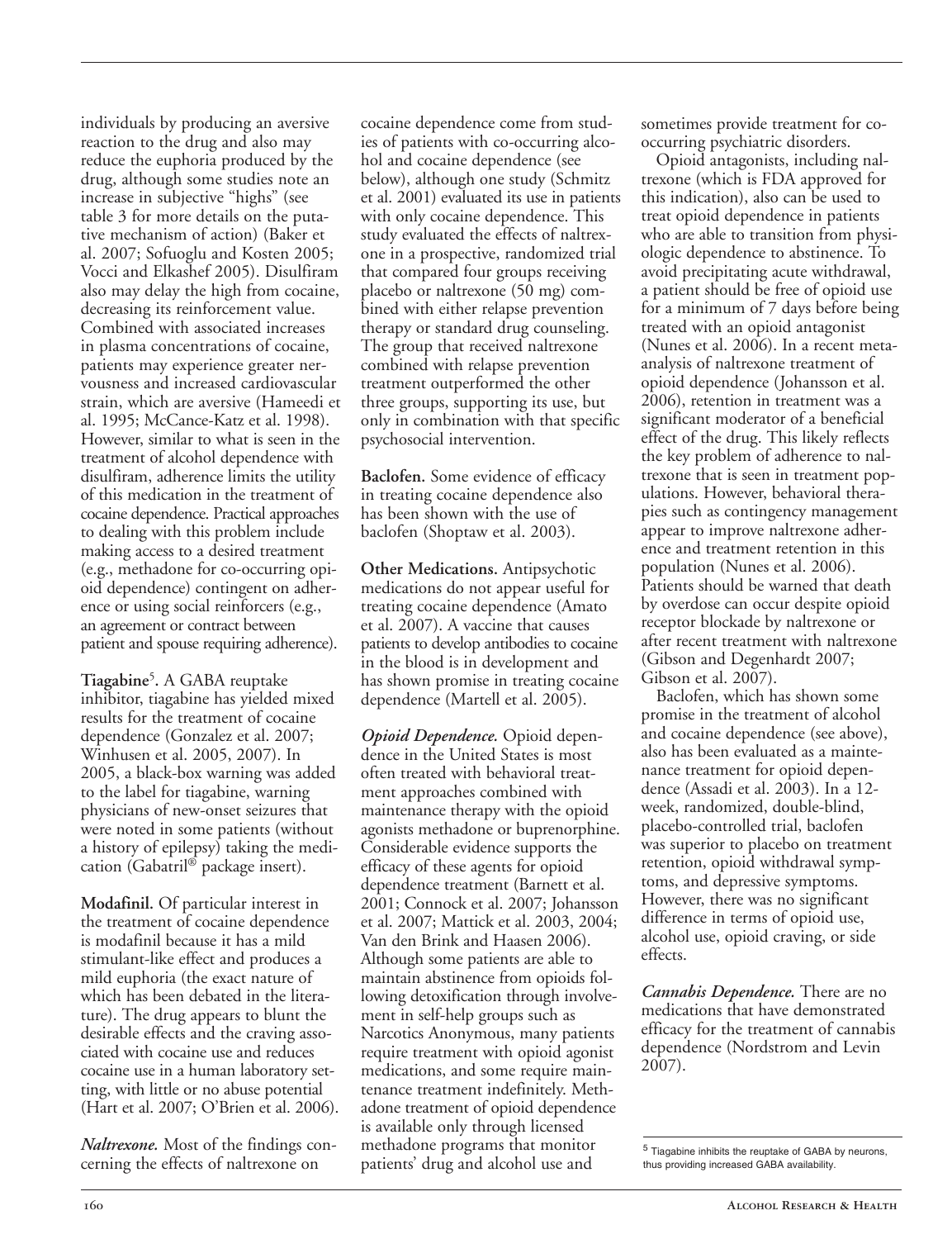# **Treatment of AODUDs**

As reviewed above, most studies have focused on the treatment of individual SUDs rather than co-occurring disorders. Although studies conducted specifically in AODUD populations are limited, the evidence to date suggests that approaches similar to those used to treat the individual SUDs may be effective. As with the treatment of dependence on individual substances, behavioral therapies provide the "backbone" or main component of treatment for patients with AODUDs. In addition, because the studies evaluating pharmacotherapies in AODUD patients almost always include at least one behavioral therapy component, this review does not examine these types of therapy separately. Table 4 summarizes the evidence for various individual treatments for AODUDs.

Contingency management has been shown to increase treatment retention and improve outcomes across a spectrum of addictive disorders, irrespec-

tive of psychiatric severity. Hence, contingency management may serve effectively as a platform for the treatment of AODUDs (Weinstock et al. 2007). A review of treatments for alcoholic methadone patients suggested that making methadone treatment contingent on disulfiram ingestion may effectively reduce drinking and alcohol-related adverse outcomes (Bickel et al. 1987). Along similar lines, contingency management using both prizes and vouchers has been shown to be beneficial for co-occurring opioid and cocaine/stimulant use disorders, as well as other co-occuring substance dependence disorders, including alcohol dependence (Peirce et al. 2006; Petry et al. 2000; Petry and Martin 2002; Prendergast et al. 2006).

# *Co-Occurring Alcohol and Cocaine Dependence*

Similarities in the pathophysiology of cocaine and alcohol dependence suggest that these disorders may respond

| <b>Table 4</b> Summary of Research on Treatments for AODUDs |                        |                         |                       |  |  |
|-------------------------------------------------------------|------------------------|-------------------------|-----------------------|--|--|
|                                                             | <b>Alcohol/Cocaine</b> | Alcohol/Opioid          | <b>Cocaine/Opioid</b> |  |  |
| <b>Disulfiram</b>                                           | $+/- (B)$              | $+/- (B)$ <sup>**</sup> | (B)<br>$+$            |  |  |
| Naltrexone                                                  | $+/- (B)$              | (C)<br>$\star$          | $\star$<br>(C)        |  |  |
| <b>Buprenorphine</b>                                        |                        |                         | (B)<br>$+$            |  |  |
| Methadone                                                   |                        | $+/-$ (C)               | (B)<br>$+$            |  |  |
| Desipramine                                                 |                        |                         | (B)<br>$+$            |  |  |
| Topiramate                                                  | $\ast$<br>(C)          |                         |                       |  |  |
| <b>Baclofen</b>                                             | $\star$<br>(C)         |                         |                       |  |  |
| Tiagabine                                                   |                        |                         | $+/-$ (B)             |  |  |
| <b>CBT</b>                                                  | (B)<br>$+$             |                         | (B)<br>$+$            |  |  |
| <b>CM</b>                                                   | $+/-$ (B)              | (B)<br>$+$              | (B)<br>$^{+}$         |  |  |
| <b>TSF</b>                                                  | $+/-$ (B)              |                         |                       |  |  |

NOTES: AODUDs = Alcohol and other drug use disorders, CBT = cognitive-behavioral therapy, CM = contingency management, TSF = twelve-step facilitation.

\* = recommendation synthesized from studies performed in primarily alcohol or cocaine dependent subjects, not specifically in the dually dependent group

\*\* = may only be effective when continued opioid agonist therapy is made contingent on disulfiram ingestion.

For level of evidence supporting the use of therapies: (-) indicates that the treatment appears to be ineffective, (+/–) indicates conflicting results or preliminary evidence of efficacy, (+) indicates evidence of efficacy from randomized controlled trials, (++) indicates evidence of efficacy from multiple trials and/or meta-analyses.

Evidence-based strength of recommendation taxonomy (SORT; as defined by Ebell et al., 2004):

(A) Recommendation based on consistent and good-quality patient-oriented evidence. (B) Recommendation based on inconsistent or limited-quality patient-oriented evidence.

(C) Recommendation based on consensus, usual practice, opinion, disease-oriented evidence, or case series

for studies of diagnosis, treatment, prevention, or screening.

to the same medications (Johnson 2005). Carroll and colleagues (1998) examined the effects of disulfiram, CBT, and 12-step facilitation (TSF) on drinking and cocaine use in patients with these co-occurring disorders. Compared with no medication, disulfiram was efficacious in reducing the use of both drugs, and both CBT and TSF were superior to supportive counseling. In a 1-year follow-up, the effects of disulfiram on cocaine use persisted, but no effects were found on drinking behavior (Carroll et al. 2000). Other studies (Carroll et al. 2004; Nich et al. 2004) of disulfiram in cocaine-dependent subjects have shown that cooccurring alcohol use and dependence, as well as female gender, may actually limit the efficacy of the medication.

Hersh and colleagues (1998) found no advantage for naltrexone (50 mg/day) over placebo in the treatment of people with co-occurring cocaine and alcohol use disorders. In a randomized, controlled trial in which alcohol- and cocaine-dependent subjects received either naltrexone (50 mg/day) or placebo, combined with either relapse prevention or drug counseling psychotherapy, Schmitz and colleagues (2004) also found no effects of the medication. In a small, open-label trial of oral naltrexone (150 mg/day), Oslin and colleagues (1999) found that patients with co-occurring alcohol and cocaine dependence reduced both their drinking and their cocaine use. A follow-up, randomized, placebocontrolled trial of a 150-mg daily oral dose of naltrexone, in which patients were stratified by gender, showed that the active treatment reduced cocaine and alcohol consumption among men but not among women (Pettinati et al. 2008*a*). These findings suggest that, at least in men, a higher dose of naltrexone may be efficacious in treating patients with co-occurring cocaine and alcohol dependence.

In a recent, 11-week comparison of disulfiram, naltrexone, or a combination of the two for the treatment of cocaine and alcohol dependence, study participants receiving disulfiram (alone or in combination) had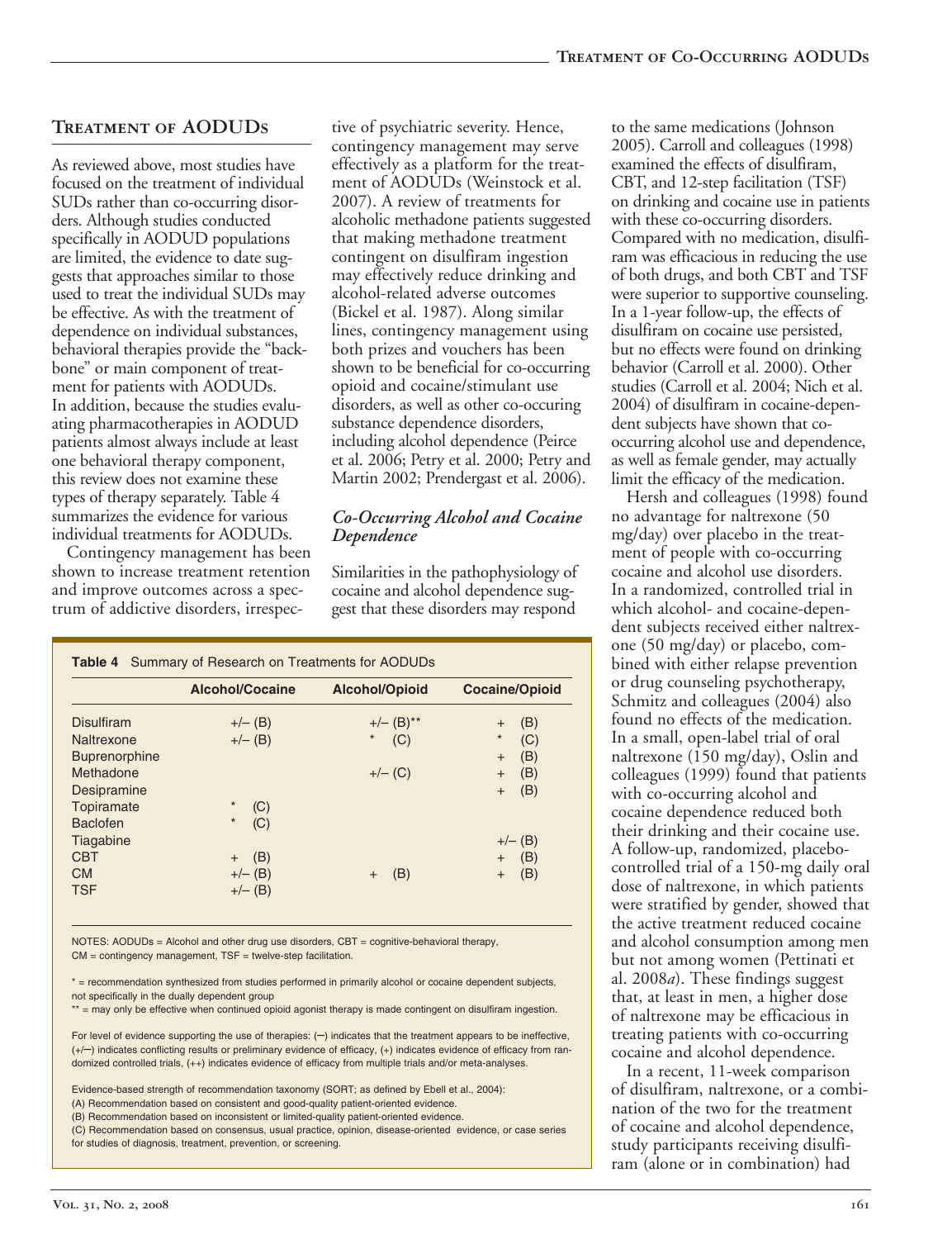higher rates of combined abstinence (to both alcohol and cocaine) than those on placebo (Pettinati et al. 2008*b*). The combination of disulfiram and naltrexone was superior to either drug given alone, or placebo, on a secondary outcome measure (i.e., the achievement of 3 weeks of continuous abstinence). All the patients received concurrent CBT as a behavioral regimen. A study of 12 patients with co-occurring alcohol and cocaine dependence showed significant reductions in the use of both substances with the addition of naltrexone (50 mg/day) or disulfiram (400 mg/day) to CBT, compared with CBT alone (Grassi et al. 2007).

Because topiramate (at a target dose of 300 mg/day) has demonstrated efficacy in studies of alcohol dependence (Johnson et al. 2003, 2007) and preliminary evidence of efficacy in studies of cocaine dependence (at a target dose of 200 mg/day) (Kampman et al. 2004), it may be an ideal candidate for the treatment of these disorders when they co-occur. Further, topiramate can be safely prescribed to patients taking buprenorphine or methadone, so it could be combined with other treatments for alcohol and drug dependence.

Although modafinil appears to be effective for reducing cocaine use in cocaine-dependent patients, a recent study showed that those with cooccurring alcohol dependence may not experience this benefit (Karila et al. 2007; Vocci and Elkashef 2005). Because alcohol use disorders may have a negative effect on outcomes for cocaine abuse treatment, particularly when patients continue to drink after initiating cocaine abuse treatment, addressing the use of both substances through combined treatment approaches may be optimal (Poling et al. 2007).

# *Co-Occurring Opioid and Cocaine Dependence*

Buprenorphine appears dose-dependently to reduce cocaine use in opioid-dependent patients, although it does not appear to be any more effective than methadone

for that purpose (Montoya et al. 2004, Oliveto et al. 1994; Schottenfeld et al. 1993, 1997). The addition of desipramine to buprenorphine or methadone may augment or facilitate abstinence from cocaine and opioids in patients dependent on both substances (Kosten et al. 2003, 2005; Oliveto et al. 1999). Interestingly, in a placebo-controlled study comparing desipramine alone or in combination with contingency management in buprenorphine-maintained patients, the combined group did significantly better than the other groups on measures of cocaine use (Kosten et al. 2003). High-dose tiagabine (24 mg/day), in addition to methadone, also was superior to placebo in reducing cocaine use in patients dependent on both opioids and cocaine (Gonzalez et al. 2003, 2007). A double-blind, randomized, placebo-controlled trial of disulfiram in methadone-maintained patients with co-occurring dependence on cocaine found that disulfiram significantly decreased cocaine use in these patients (Petrakis et al. 2000). George and colleagues (2000) also found disulfiram to reduce cocaine use and increase the number of weeks of cocaine abstinence in buprenorphinemaintained patients with co-occurring cocaine dependence.

Two randomized controlled studies of bupropion in methadone-maintained patients have shown a possible role for the medication in the treatment of cocaine dependence. Margolin and colleagues (1995) compared bupropion with placebo in a 12-week study of 149 methadone-maintained patients with cocaine dependence. Although there was no overall difference in cocaine use between the two groups, a subgroup of patients that was depressed at the beginning of the study showed a significant reduction in cocaine use. Poling and colleagues (2006) conducted a 6-month trial of bupropion and contingency management in methadone-maintained patients with cocaine dependence. These investigators found that bupropion combined with contingency management reduced cocaine use. Although in this population bupropion without contingency management has not been shown to be efficacious, combining the medication with contingency management may have a synergistic effect. No serious adverse events were reported in either study. However, as with cocaine, bupropion can lower the seizure threshold.

# *Co-Occurring Opioid and Alcohol Dependence*

Preliminary research suggests that adequate dosing of methadone during maintenance treatment (achieved by increasing the dose until urine screens are negative for all opioids and benzodiazepines) may be effective in reducing both drug and alcohol use in patients with a co-occurring alcohol use disorder (Maremmani et al. 2007). As mentioned above, disulfiram appears to be efficacious in reducing drinking in this population but probably only when continued methadone maintenance is made contingent on disulfiram ingestion (Bickel et al. 1987).

Naltrexone, in both the oral and long-acting injectable forms, has been shown to be effective in treating detoxified opioid-dependent patients and thus can be considered for use in highly motivated individuals (Comer et al. 2006; Johansson et al. 2006; Nunes et al. 2006). However, the high cost of the only long-acting naltrexone formulation available in the United States, combined with reports of patient deaths from opioid overdose stemming from efforts to overcome the blockade produced by naltrexone, require that practical and ethical concerns be evaluated before this approach can be recommended widely to treat opioid dependence (Gibson and Degenhardt 2007; Gibson et al. 2007). Nonetheless, the use of naltrexone for selected patients (e.g., physicians) with opioid dependence appears justified. The use of naltrexone therapy in patients with alcohol dependence and a less severe form of co-occurring opioid use disorder (i.e., abuse rather than dependence, with no history of intravenous use) also may be a viable option because it does not present as great a risk of opioid overdose as may be present in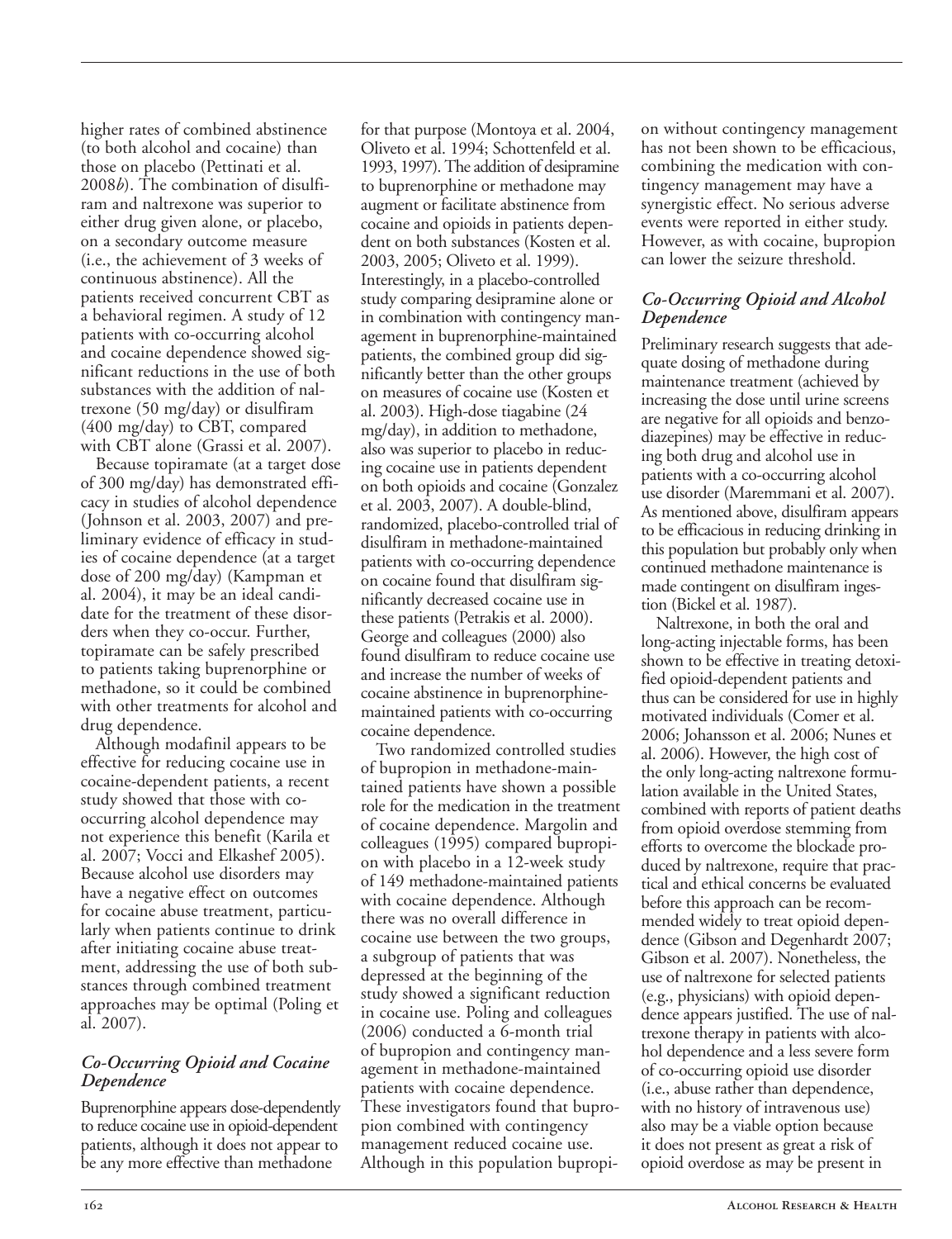patients with moderate to severe opioid dependence.

# **Treatment Recommendations for Patients With AODUDs**

For patients with alcohol and cocaine dependence, disulfiram has better empirical support than any other medication. Less compelling evidence exists for the use of either naltrexone or topiramate, but these also should be considered for treatment of these cooccurring disorders. A daily dose of more than 50 mg of naltrexone is needed to treat these disorders but may not be efficacious for women with cooccurring alcohol and cocaine dependence. Topiramate has not yet been studied in AODUD patients, but its safety and efficacy have been demonstrated in patients with alcohol or cocaine dependence. Although the optimal dosage has not yet been determined, preliminary findings suggest that 200 to 300 mg per day, increased gradually over 6 to 8 weeks, is required. Second-line therapies may be effective in patients with cocaine dependence but not alcohol dependence (i.e., modafinil and tiagabine) or vice versa (i.e., acamprosate). Baclofen also could be considered for use in select patients based on evidence of its efficacy in alcohol or cocaine dependence. In addition to an absence of data on the efficacy of these medications in cooccurring cocaine and alcohol dependence, it is unclear whether these medications should be used alone or combined with first-line or other secondline agents. There is limited evidence to support combining disulfiram and naltrexone to treat co-occurring alcohol and cocaine dependence; further research on the combination is needed before it can be recommended as offering an advantage over the use of either medication alone.

For alcohol-dependent patients on methadone maintenance, optimizing the dosage of methadone may help to reduce drinking. Stabilizing opioid withdrawal symptoms and illicit opioid use with methadone or buprenorphine in qualifying patients is an appropriate first step. For patients who continue to drink while receiving opioid maintenance therapy, the first-line alcohol treatments (with the exception of naltrexone) should be considered. Disulfiram may be the medication of choice for such patients, because they also may have a cocaine use disorder. To increase adherence to disulfiram treatment in this patient population, it is probably necessary to require that the patient submit to observed disulfiram ingestion as a condition of continued opioid agonist treatment. Topiramate may be an option in this population as well, though there are no published reports to guide this approach.

For patients dependent on opioids and cocaine, adequate dosing of buprenorphine and methadone may reduce use of both substances. This approach should be considered as a first-line therapy for such patients, as long as the severity of their opioid dependence warrants opioid agonist therapy. If monotherapy with buprenorphine or methadone is inadequate to control co-occurring cocaine use, adding disulfiram to either agonist treatment should be considered. Research also suggests that adding desipramine or high-dose tiagabine to an opioid agonist maintenance regimen can be helpful. However, caution is necessary in prescribing medications to patients with co-occurring opioid and cocaine dependence as they may have significant medical co-morbidity, including cardiac and liver disease. This strategy also has the potential to cause drug–drug interactions. As is true for the treatment of patients with other combinations of AODUDs, pharmacotherapy in this patient group should be combined with behavioral therapies, such as contingency management, which may be particularly useful in combination with desipramine.

### **Summary of General Treatment Recommendations**

Although the treatment literature is rapidly growing for individual SUDs, there is a paucity of systematic research on treatments for AODUDs. The existing literature shows that, as with DUDs alone, combined behavioral and psychopharmacological treatments for patients with AODUDs are likely to be optimal. At a minimum, patients should be encouraged to participate in a 12-step program and are likely to benefit from the addition of group or individual therapies that use motivational enhancement and cognitivebehavioral techniques. When available, the use of contingency management is likely to enhance outcomes for patients with AODUDs. The use of medications to improve outcomes in AODUD patients has shown initial promise, particularly for co-occurring alcohol and cocaine dependence.

Treatment planning for patients with AODUDs should include medical and psychiatric evaluations and integrated treatment to address co-occurring substance use and psychiatric disorders. Given the burden of psychopathology, patients with AODUDs often may require a higher level of care (e.g., inpatient rehabilitation, psychiatric partial hospital or intensive outpatient "dual diagnosis" programs) for initial stabilization. Medications with beneficial effects on drinking behavior and other drug use should be used in combination with behavioral interventions. In short, treatment for patients with AODUDs should start with a motivational intervention, with a focus on developing a therapeutic alliance. In these efforts, the clinician should be mindful of the patient's stage of change and level of motivation, utilize empathic listening and expression, address the patient's goals and needs, emphasize and promote self-regulation skills, utilize multiple treatment modalities, actively address co-occurring medical and psychiatric illness, and promote adherence to the treatment program. ■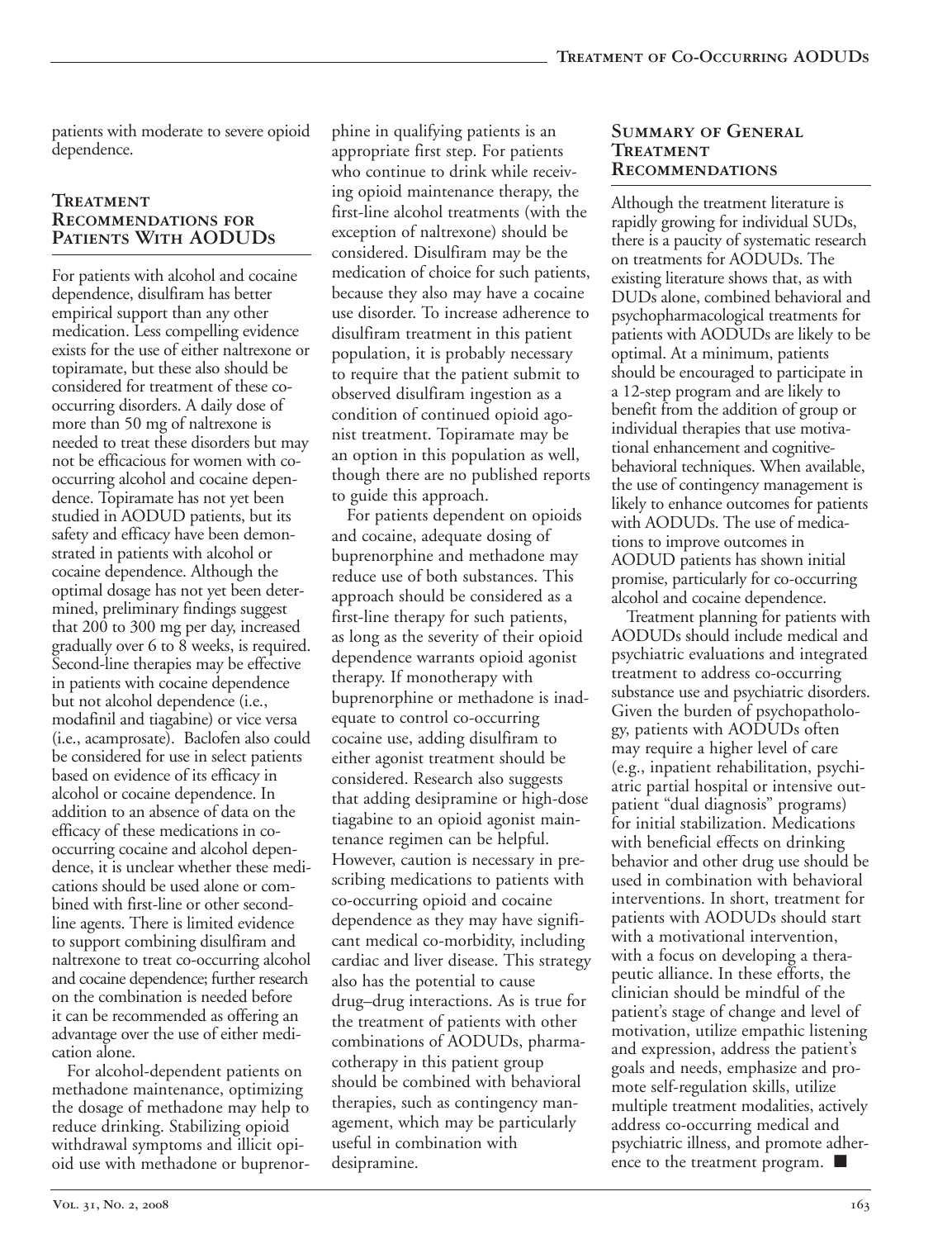#### **Acknowledgments**

Supported by NIAAA grants P50 AA03510 and K24 AA13736.

# **Financial Disclosure**

Dr. Kranzler has received research support from Bristol-Myers Squibb and Ortho-McNeil Pharmaceuticals; consulting fees from Ortho-McNeil Pharmaceuticals, H. Lundbeck A/S, Forest Pharmaceuticals, elbion NV, Sanofi-Aventis, Solvay Pharmaceuticals, and Alkermes, Inc.; and honoraria from Forest Pharmaceuticals and Alkermes, Inc.

# **References**

ADDOLORATO, G.; LEGGIO, L.; FERRULLI A.; ET AL. Effectiveness and safety of baclofen for maintenance of alcohol abstinence in alcohol-dependent patients with liver cirrhosis: Randomised, double-blind controlled study. *Lancet* 370(9603):1915–1922, 2007. PMID: 18068515

AMATO, L.; MINOZZI, S.; PANI, P.P.; AND DAVOLI, M. Antipsychotic medications for cocaine dependence. *Cochrane Database of Systematic Reviews* (3): CD006306, 2007. PMID: 17636840

American Society of Addiction Medicine. PPC-2R: *ASAM Patient Placement Criteria for the Treatment of Substance-Related Disorders, S.E.-R*. Chevy Chase, MD: American Society of Addiction Medicine, 2001.

ANTON, R.; BREDER, C.; HAN, J.; ET AL. Aripiprazole in the treatment of alcohol dependence: Results from a multisite study. *Neuropsychopharmacology* 31(S1): S200, 2006*a*.

ANTON, R.F.; O'MALLEY, S.S.; CIRAULO, D.A.; ET AL. Combined pharmacotherapies and behavioral interventions for alcohol dependence: The COM-BINE study: A randomized controlled trial. *JAMA: Journal of the American Medical Association*  295(17):2003–2017, 2006*b*. PMID: 16670409

ASSADI, S.M.; RADGOODARZI, R.; AND AHMADI-ABHARI, S.A. Baclofen for maintenance treatment of opioid dependence: A randomized double-blind placebo-controlled clinical trial. *BMC Psychiatry*  3:16, 2003. PMID: 14624703

AUGER, R.R., AND POTASH, J.B. Delirium from baclofen withdrawal after suicide attempt. *Psychosomatics* 46(2):151–152, 2005. PMID: 15774955

BAKER, J.R.; JATLOW, P.; AND MCCANCE-KATZ, E.F. Disulfiram effects on responses to intravenous cocaine administration. *Drug and Alcohol* 

*Dependence* 87(2–3):202–209, 2007. PMID: 16979847

BARNETT, P.G.; ZARIC, G.S.; AND BRANDEAU, M.L. The cost-effectiveness of buprenorphine maintenance therapy for opiate addiction in the United States. *Addiction* 96(9):1267–1278, 2001. PMID: 11672491

BICKEL, W.K.; MARION, I.; AND LOWINSON, J.H. The treatment of alcoholic methadone patients: A review. *Journal of Substance Abuse Treatment*  4(1):15–19, 1987. PMID: 3302285

BOUZA, C.; ANGELES, M.; MUNOZ, A.; AND AMATE, J.M. Efficacy and safety of naltrexone and acamprosate in the treatment of alcohol dependence: A systematic review. *Addiction*  99(7):811–828, 2004. PMID: 15200577

BRADY, K.T.; MYRICK, H.; HENDERSON, S.; AND COFFEY, S.F. The use of divalproex in alcohol relapse prevention: A pilot study. *Drug and Alcohol Dependence* 67(3):323–330, 2002. PMID: 12127203

BROWN, E.; GARZA, M.; AND CARMODY, T. A randomized, double-blind, placebo-controlled trial of quetiapine in bipolar disorder and alcohol dependence (Abstract). *Alcohol: Clinical and Experimental Research* 31 (Suppl. 6):204:259A, 2007.

BROWN, E.S.; JEFFRESS, J.; LIGGIN, J.D.; ET AL. Switching outpatients with bipolar or schizoaffective disorders and substance abuse from their current antipsychotic to aripiprazole. *Journal of Clinical Psychiatry* 66(6):756–760, 2005. PMID: 15960570

CARROLL, K.M. Recent advances in the psychotherapy of addictive disorders. *Current Psychiatry Reports* 7(5):329–336, 2005. PMID: 16216150

CARROLL, K.M., AND ONKEN, L.S. Behavioral therapies for drug abuse. *American Journal of Psychiatry*  162(8):1452–1460, 2005. PMID: 16055766

CARROLL, K.M.; FENTON, L.R.; BALL, S.A.; ET AL. Efficacy of disulfiram and cognitive behavior therapy in cocaine-dependent outpatients: A randomized placebo-controlled trial. *Archives of General Psychiatry* 61(3):264–272, 2004. PMID: 14993114

CARROLL, K.M.; NICH, C.; BALL, S.A.; ET AL. Oneyear follow-up of disulfiram and psychotherapy for cocaine-alcohol users: Sustained effects of treatment. *Addiction* 95(9):1335–1349, 2000. PMID: 11048353

CARROLL, K.M.; NICH, C.; BALL, S.A.; ET AL. Treatment of cocaine and alcohol dependence with psychotherapy and disulfiram. *Addiction* 93(5): 713–727, 1998. PMID: 9692270

CERULLO, M.A., AND STRAKOWSKI, S.M. The prevalence and significance of substance use disorders in bipolar type I and II disorder. *Substance Abuse Treatment, Prevention, and Policy* 2:29, 2007. PMID: 17908301

CHICK, J.; GOUGH, K.; FALKOWSKI, W.; ET AL. Disulfiram treatment of alcoholism. *British Journal of Psychiatry* 161:84–89, 1992. PMID: 1638335

CHICK, J.; LEHERT, P.; AND LANDRON, F. Does acamprosate improve reduction of drinking as well as aiding abstinence? *Journal of Psychopharmacology*  17(4):397–402, 2003.

COMER, S.D.; SULLIVAN, M.A.; YU, E.; ET AL. Injectable, sustained-release naltrexone for the treatment of opioid dependence: A randomized, placebo-controlled trial. *Archives of General Psychiatry* 63(2):210–218, 2006. PMID: 16461865

CONNOCK, M.; JUAREZ-GARCIA, A.; JOWETT, S.; ET AL. Methadone and buprenorphine for the management of opioid dependence: A systematic review and economic evaluation. *Health Technology Assessment* 11(9):1–171, iii–iv, 2007. PMID: 17313907

DRAKE, R.E.; MUESER, K.T.; BRUNETTE, M.F.; AND MCHUGO, G.J. A review of treatments for people with severe mental illnesses and co-occurring substance use disorders. *Psychiatric Rehabilitation Journal* 27(4):360–374, 2004. PMID: 15222148

FRYE, M.A., AND SALLOUM, I.M. Bipolar disorder and co-morbid alcoholism: Prevalence rate and treatment considerations. *Bipolar Disorders*  8(6):677–685, 2006. PMID: 17156154

FULLER, R.K.; BRANCHEY, L.; BRIGHTWELL, D.R.; ET AL. Disulfiram treatment of alcoholism: A Veterans Administration cooperative study. *JAMA: Journal of the American Medical Association*  256(11):1449–1455, 1986. PMID: 3528541

FULLER, R.K., AND GORDIS, E. Does disulfiram have a role in alcoholism treatment today? *Addiction* 99(1):21–24, 2004. PMID: 14678055

GARBUTT, J.C.; KRANZLER, H.R.; O'MALLEY, S.S.; ET AL. Efficacy and tolerability of long-acting injectable naltrexone for alcohol dependence: A randomized controlled trial. *JAMA: Journal of the American Medical Association* 293(13):1617–1625, 2005. PMID: 15811981

GIBSON, A.E., AND DEGENHARDT, L.J. Mortality related to pharmacotherapies for opioid dependence: A comparative analysis of coronial records. *Drug and Alcohol Review* 26(4):405–410, 2007. PMID: 17564876

GIBSON, A.E.; DEGENHARDT, L.J.; AND HALL, W.D. Opioid overdose deaths can occur in patients with naltrexone implants. *Medical Journal of Australia* 186(3):152–153, 2007. PMID: 17309406

GONZALEZ, G.; SEVARINO, K.; SOFUOGLU, M.; ET AL. Tiagabine increases cocaine-free urines in cocaine-dependent methadone-treated patients: Results of a randomized pilot study. *Addiction*  98(11):1625–1632, 2003. PMID: 14616189

GONZALEZ, G.; DESAI, R.; SOFUOGLU, M.; ET AL. Clinical efficacy of gabapentin versus tiagabine for reducing cocaine use among cocaine dependent methadone-treated patients. *Drug and Alcohol Dependence* 87(1):1–9, 2007. PMID: 16930857

GRASSI, M.C.; CIOCE, A.M.; GIUDICI, F.D.; ET AL. Short-term efficacy of disulfiram or naltrexone in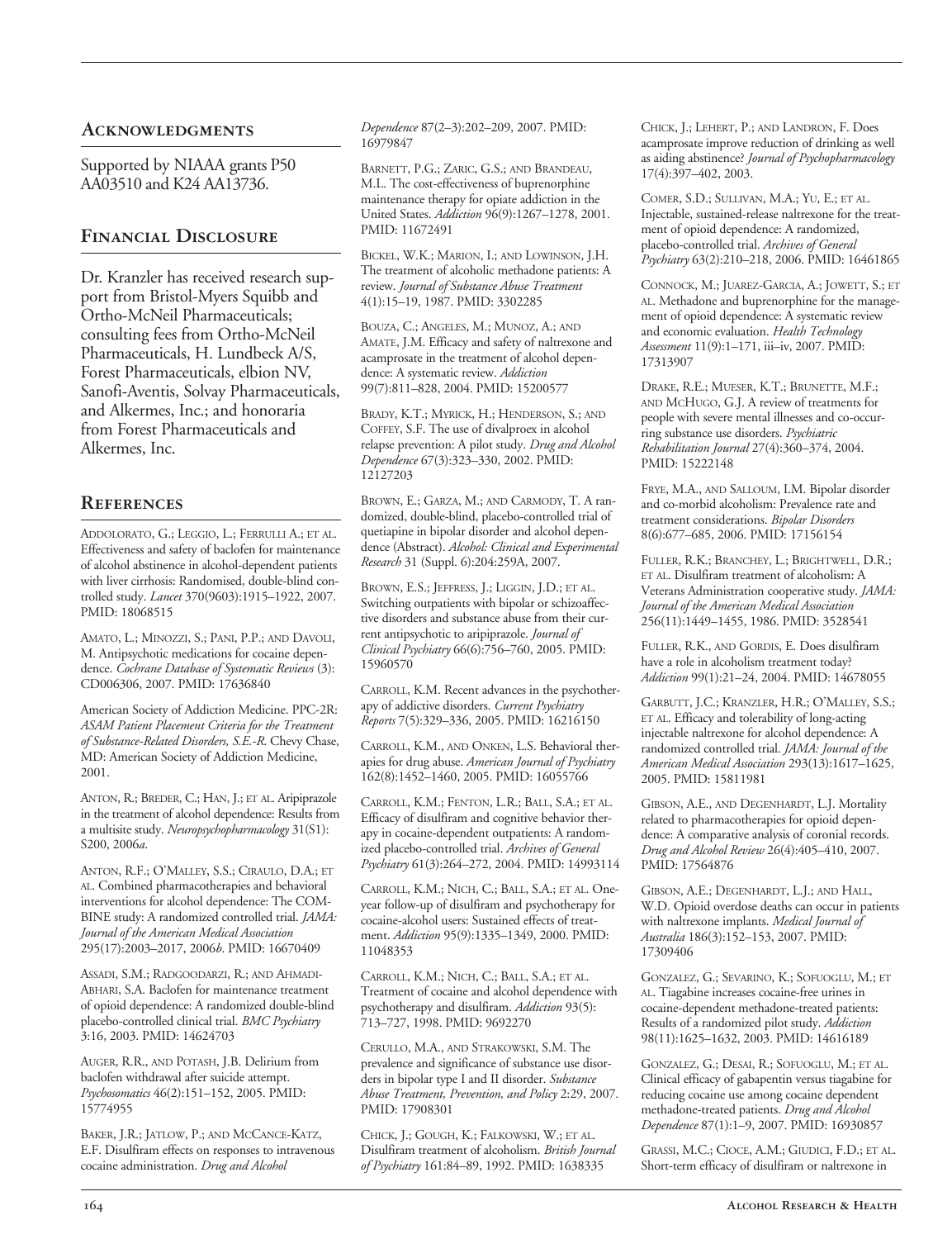reducing positive urinalysis for both cocaine and cocaethylene in cocaine abusers: A pilot study. *Pharmacological Research* 55(2):117–121, 2007. PMID: 17174102

GUARDIA, J.; SEGURA, L.; GONZALVO, B.; ET AL.A double-blind, placebo-controlled study of olanzapine in the treatment of alcohol-dependence disorder. *Alcoholism: Clinical and Experimental Research*  28(5):736–745, 2004. PMID: 15166648

HAMEEDI, F.A.; ROSEN, M.I.; MCCANCE-KATZ, E.F.; ET AL. Behavioral, physiological, and pharmacological interaction of cocaine and disulfiram in humans. *Biological Psychiatry* 37(8):560–563, 1995. PMID: 7619981

HART, C.L.; HANEY, M.; VOSBURG, S.K.; ET AL. Smoked cocaine self-administration is decreased by modafinil. *Neuropsychopharmacology*  33(4):761–768, 2008. PMID: 17568397

HERSH, D.; VAN KIRK, J.R.; AND KRANZLER, H.R. Naltrexone treatment of co-morbid alcohol and cocaine use disorders. *Psychopharmacology (Berl)*  139(1–2):44–52, 1998. PMID: 9768541

HUGHES, J.C., AND COOK, C.C. The efficacy of disulfiram: A review of outcome studies. *Addiction*  92(4):381–395, 1997. PMID: 9177060

JOHANSSON, B.A.; BERGLUND, M.; AND LINDGREN, A. Efficacy of maintenance treatment with naltrexone for opioid dependence: A meta-analytical review. *Addiction* 101(4):491–503, 2006. PMID: 16548929

JOHANSSON, B.A.; BERGLUND, M.; AND LINDGREN, A. Efficacy of maintenance treatment with methadone for opioid dependence: A meta-analytical study. *Nordic Journal of Psychiatry*  61(4):288–295, 2007. PMID: 17763122

JOHNSON, B.A. Recent advances in the development of treatments for alcohol and cocaine dependence: Focus on topiramate and other modulators of GABA or glutamate function. *CNS Drugs*  19(10):873–896, 2005. PMID: 16185095

JOHNSON, B.A. Update on neuropharmacological treatments for alcoholism: Scientific basis and clinical findings. *Biochemical Pharmacology*  75(1):34–56, 2008. PMID: 17880925

JOHNSON, B.A.; ROACHE, J.D.; JAVORS, M.A.; ET AL. Ondansetron for reduction of drinking among biologically predisposed alcoholic patients: A randomized controlled trial. *JAMA: Journal of the American Medical Association* 284(8):963–971, 2000. PMID: 10944641

JOHNSON, B.A.; AIT-DAOUD, N.; BOWDEN, C.L.; ET AL. Oral topiramate for treatment of alcohol dependence: A randomised controlled trial. *Lancet*  361(9370):1677–1685, 2003. PMID: 12767733

JOHNSON, B.A.; ROSENTHAL, N.; CAPECE, J.A.; ET AL. Topiramate for treating alcohol dependence: A randomized controlled trial. *JAMA: Journal of the American Medical Association* 298(14):1641–1651, 2007. PMID: 17925516

KAMPMAN, K.M.; PETTINATI, H.; LYNCH, K.G.; ET AL. A pilot trial of topiramate for the treatment of

cocaine dependence. *Drug and Alcohol Dependence*  75(3):233–240, 2004. PMID: 15283944

KAMPMA, K.M.; PETTINATI, H.M.; LYNCH, K.G.; ET AL. A double-blind, placebo-controlled pilot trial of quetiapine for the treatment of type A and type B alcoholism. *Journal of Clinical Psychopharmacology*  27(4):344–351, 2007. PMID: 17632217

KARILA, L.; GORELICK, D.; WEINSTEIN, A.; ET AL. New treatments for cocaine dependence: A focused review. *International Journal of Neuropsychopharmacology* 11(3):425–438, 2008. PMID: 17927843

KIEFER, F.; JAHN, H.; TARNASKE, T.; ET AL. Comparing and combining naltrexone and acamprosate in relapse prevention of alcoholism: A doubleblind, placebo-controlled study. *Archives of General Psychiatry* 60(1):92–99, 2003. PMID: 12511176

KLEBER, H.D.; WEISS, R.D.; ANTON, R.F., JR.; ET AL. Treatment of patients with substance use disorders, second edition: American Psychiatric Association. *American Journal of Psychiatry* 164 (Suppl. 4):5–123, 2007. PMID: 17569411

KOSTEN, T.; OLIVETO, A.; FEINGOLD, A.; ET AL. Desipramine and contingency management for cocaine and opiate dependence in buprenorphine maintained patients. *Drug and Alcohol Dependence*  70(3):315-25, 2003. PMID: 12757969

KOSTEN, T.; SOFUOGLU, M.; POLING, J.; ET AL. Desipramine treatment for cocaine dependence in buprenorphine- or methadone-treated patients: Baseline urine results as predictor of response. *American Journal on Addictions* 14(1):8–17, 2005. PMID: 15804873

KRANZLER, H.R., AND CIRAULO, D.A., EDS. *Clinical Manual of Addiction Psychopharmacology*. Washington, DC: American Psychiatric Publishing, 2005.

KRANZLER, H.R., AND GAGE, A. Acamprosate efficacy in alcohol-dependent patients: Reanalysis of results from 3 pivotal trials. *American Journal on Addictions*, 2008, In press.

KRANZLER, H.R.; BURLESON, J.A.; BROWN, J.; AND BABOR, T.F. Fluoxetine treatment seems to reduce the beneficial effects of cognitive-behavioral therapy in type B alcoholics. *Alcoholism: Clinical and Experimental Research* 20(9):1534–1541, 1996. PMID: 8986200

KRANZLER, H.R.; ARMELI, S.; TENNEN, H.; ET AL. Targeted naltrexone for early problem drinkers. *Journal of Clinical Psychopharmacology*  23(3):294–304, 2003. PMID: 12826991

KRANZLER, H.R.; WESSON, D.R.; AND BILLOT, L. Naltrexone depot for treatment of alcohol dependence: A multicenter, randomized, placebo-controlled clinical trial. *Alcoholism: Clinical and Experimental Research* 28(7):1051–1059, 2004. PMID: 15252291

KRANZLER, H.R.; MUELLER, T.; CORNELIUS, J.; ET AL. Sertraline treatment of co-occurring alcohol dependence and major depression. *Journal of* 

*Clinical Psychopharmacology* 26(1):13–20, 2006. PMID: 16415699

LITTLETON, J., AND ZIEGLGANSBERGER, W. Pharmacological mechanisms of naltrexone and acamprosate in the prevention of relapse in alcohol dependence. *American Journal on Addictions* 12 (Suppl. 1):S3–S11, 2003. PMID: 14972776

MANN, K.; LEHERT, P.; AND MORGAN, M.Y. The efficacy of acamprosate in the maintenance of abstinence in alcohol-dependent individuals: Results of a meta-analysis. *Alcoholism: Clinical and Experimental Research* 28(1):51–63, 2004. PMID: 14745302

MAREMMANI, I.; PANI, P.P.; MELLINI, A.; ET AL. Alcohol and cocaine use and abuse among opioid addicts engaged in a methadone maintenance treatment program. *Journal of Addictive Diseases*  26(1):61–70, 2007. PMID: 17439869

MARGOLIN, A.; KOSTEN, T.R.; AVANTS, S.K.; ET AL. A multicenter trial of bupropion for cocaine dependence in methadone-maintained patients. *Drug and Alcohol Dependence* 40(2):125-131, 1995. PMID: 8745134

MARK, T.L.; KRANZLER, H.R.; SONG, X.; ET AL. Physicians' opinions about medications to treat alcoholism. *Addiction* 98(5):617–626, 2003. PMID: 12751979

MARTELL, B.A.; MITCHELL, E.; POLING, J.; ET AL. Vaccine pharmacotherapy for the treatment of cocaine dependence. *Biological Psychiatry*  58(2):158–164, 2005. PMID: 16038686

MASON, B.J.; GOODMAN, A.M.; CHABAC, S.; AND LEHERT, P. Effect of oral acamprosate on abstinence in patients with alcohol dependence in a double-blind, placebo-controlled trial: The role of patient motivation. *Journal of Psychiatric Research*  40(5):383–393, 2006. PMID: 16546214

MATTICK, R.P.; BREEN, C.; KIMBER, J.; AND DAVOLI, M. Methadone maintenance therapy versus no opioid replacement therapy for opioid dependence. *Cochrane Database of Systematic Reviews* (2):CD002209, 2003. PMID: 12804430

MATTICK, R.P.; KIMBER, J.; BREEN, C.; AND DAVOLI, M. Buprenorphine maintenance versus placebo or methadone maintenance for opioid dependence. *Cochrane Database of Systematic Reviews* (3):CD002207, 2004. PMID: 15266465

MAY, C.R. Baclofen overdose. *Annals of Emergency Medicine* 12(3):171–173, 1983. PMID: 6829997

MCCANCE-KATZ, E.F.; KOSTEN, T.R.; AND JATLOW, P. Disulfiram effects on acute cocaine administration. *Drug and Alcohol Dependence*  52(1):27–39, 1998. PMID: 9788003

MCCAUL, M.E., AND PETRY, N.M. The role of psychosocial treatments in pharmacotherapy for alcoholism. *American Journal on Addictions* 12 (Suppl. 1):S41–S52, 2003. PMID: 14972779

MCDONALD, N.J.; FESTA, M.S.; AND WILKINS, B. Teenage coma. *Journal of Paediatrics and Child Health* 37(4):395–396, 2001. PMID: 11532062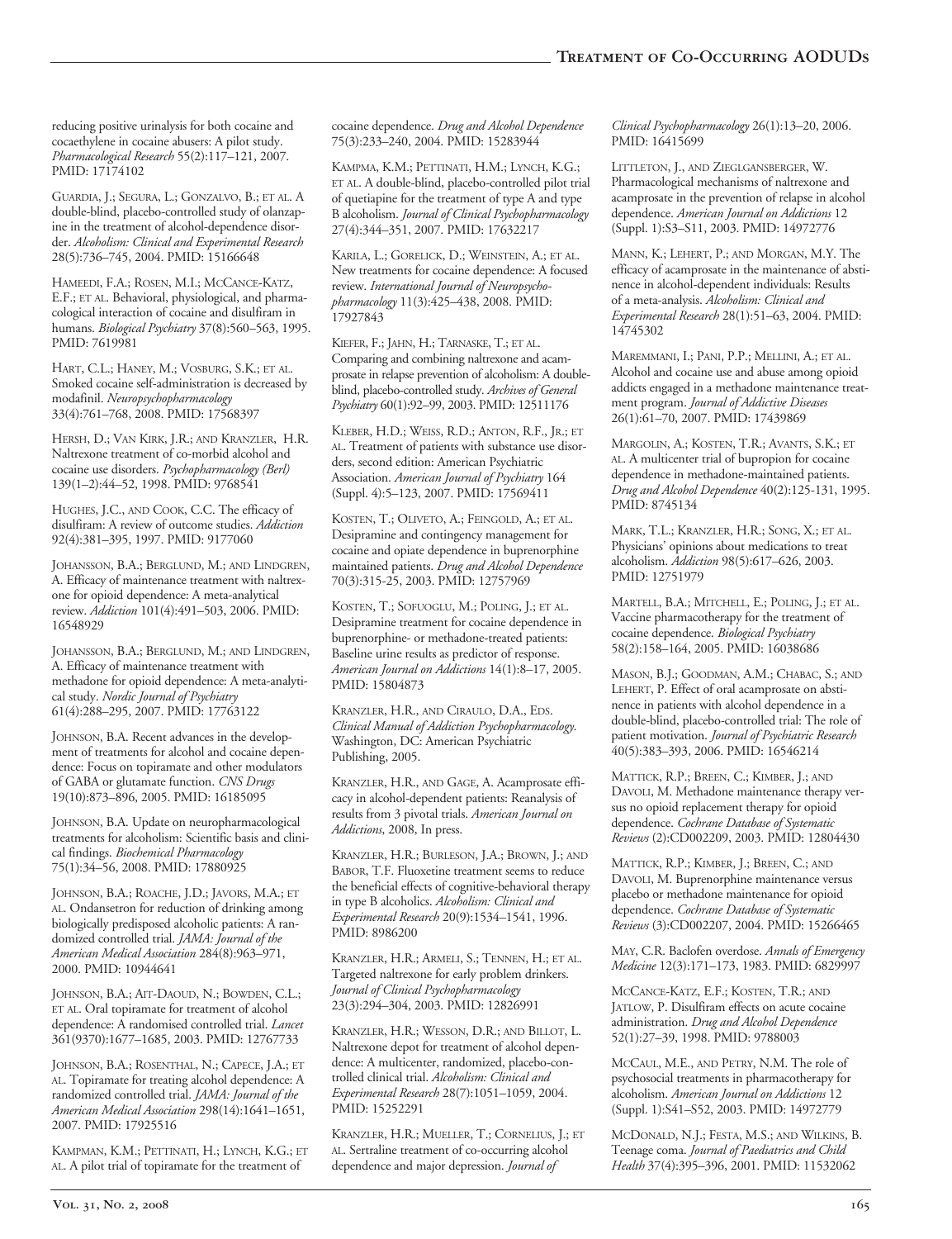MILLER, W.R., ED. *COMBINE Monograph Series, Volume 1. Combined Behavioral Intervention Manual: A Clinical Research Guide for Therapists Treating People With Alcohol Abuse and Dependence*. DHHS Publication No. (NIH) 04–5288. Bethesda, MD: NIAAA, 2004.

MINKOFF, K., AND CLINE, C.A. Changing the world: The design and implementation of comprehensive continuous integrated systems of care for individuals with co-occurring disorders. *Psychiatric Clinics of North America* 27(4):727–743, 2004. PMID: 15550290

MONNELLY, E.P.; CIRAULO, D.A.; KNAPP, C.; ET AL. Quetiapine for treatment of alcohol dependence. *Journal of Clinical Psychopharmacology*  24(5):532–535, 2004. PMID: 15349010

MONTEROSSO, J.R.; FLANNERY, B.A.; PETTINATI, H.M.; ET AL. Predicting treatment response to naltrexone: The influence of craving and family history. *American Journal on Addictions*  10(3):258–268, 2001. PMID: 11579624

MONTOYA, I.D.; GORELICK, D.A.; PRESTON, K.L.; ET AL. Randomized trial of buprenorphine for treatment of concurrent opiate and cocaine dependence. *Clinical Pharmacology and Therapeutics*  75(1):34–48, 2004. PMID: 14749690

MUELLER, T.I.; STOUT, R.L.; RUDDEN, S.; ET AL.A double-blind, placebo-controlled pilot study of carbamazepine for the treatment of alcohol dependence. *Alcoholism: Clinical and Experimental Research* 21(1):86–92, 1997. PMID: 9046378

National Association of State Mental Health Program Directors/National Association of State Alcohol and Drug Abuse Directors. *The New Conceptual Framework for Co-Occurring Mental Health and Substance Use Disorders*. Washington, DC: National Association of State Mental Health Program Directors/National Association of State Alcohol and Drug Abuse Directors, 1998.

NICH, C.; MCCANCE-KATZ, E.F.; PETRAKIS, I.L.; ET AL. Sex differences in cocaine-dependent individuals' response to disulfiram treatment. *Addictive Behaviors* 29(6):1123–1128, 2004. PMID: 15236812

NORDSTROM, B.R., AND LEVIN, F.R. Treatment of cannabis use disorders: A review of the literature. *American Journal on Addictions* 16(5):331–342, 2007. PMID: 17882603

NUNES, E.V.; ROTHENBERG, J.L.; SULLIVAN, M.A.; ET AL. Behavioral therapy to augment oral naltrexone for opioid dependence: A ceiling on effectiveness? *American Journal of Drug and Alcohol Abuse*  32(4):503–517, 2006. PMID: 17127538

O'BRIEN, C.P.; DACKIS, C.A.; AND KAMPMAN, K. Does modafinil produce euphoria? *American Journal of Psychiatry* 163(6):1109, 2006. PMID: 16741217

OLIVETO, A.; KOSTEN, T.; SCHOTTENFELD, R.; ET AL. Cocaine use in buprenorphine- vs methadonemaintained cocaine users. *American Journal on Addictions* 3:43–48, 1994.

OLIVETO, A.H.; FEINGOLD, A.; SCHOTTENFELD, R.; ET AL. Desipramine in opioid-dependent cocaine abusers maintained on buprenorphine vs methadone. *Archives of General Psychiatry*  56(9):812–820, 1999. PMID: 12884887

OSLIN, D.W.; PETTINATI, H.M.; VOLPICELLI, J.R.; ET AL. The effects of naltrexone on alcohol and cocaine use in dually addicted patients. *Journal of Substance Abuse Treatment* 16(2):163–167, 1999. PMID: 10023615

PEIRCE, J.M.; PETRY, N.M.; STITZER, M.L.; ET AL. Effects of lower-cost incentives on stimulant abstinence in methadone maintenance treatment: A National Drug Abuse Treatment Clinical Trials Network study. *Archives of General Psychiatry*  63(2):201–208, 2006. PMID: 16461864

PERRY, H.E.; WRIGHT, R.O.; SHANNON, M.W.; AND WOOLF, A.D. Baclofen overdose: Drug experimentation in a group of adolescents. *Pediatrics*  101(6):1045–1048, 1998. PMID: 9606233

PETRAKIS, I.L.; CARROLL, K.M.; NICH, C.; ET AL. Disulfiram treatment for cocaine dependence in methadone-maintained opioid addicts. *Addiction*  95(2):219–228, 2000. PMID: 10723850

PETRY, N.M., AND MARTIN, B.; COONEY, J.L.; AND KRANZLER, H.R. Give them prizes and they will come: Contingency management for treatment of alcohol dependence. J*ournal of Consulting and Clinical Psychology* 68(2):250–257, 2000. PMID: 10780125

PETRY, N.M., AND MARTIN, B. Low-cost contingency management for treating cocaine- and opioid-abusing methadone patients. *Journal of Consulting and Clinical Psychology* 70(2):398–405, 2002. PMID: 11952198

PETTINATI, H.M.; KAMPMAN, K.M.; LYNCH, K.G.; ET AL. A double blind, placebo-controlled trial that combines disulfiram and naltrexone for treating cooccurring cocaine and alcohol dependence. *Addictive Behaviors* 33(5):651–667, 2008*a*. PMID: 18079068

PETTINATI, H.M.; KAMPMAN, K.M.; LYNCH, K.G.; ET AL. Gender differences with high-dose naltrexone in the patients with co-occurring cocaine and alcohol dependence. *Journal of Substance Abuse Treatment*, 34(4):378-390, 2008*b*. PMID: 17664051

PETTINATI, H.M.; VOLPICELLI, J.R.; KRANZLER, H.R.; ET AL. Sertraline treatment for alcohol dependence: Interactive effects of medication and alcoholic subtype. *Alcoholism: Clinical and Experimental Research* 24(7):1041–1049, 2000*a*. PMID: 10924008

PETTINATI, H.M.; VOLPICELLI, J.R.; PIERCE, J.D., JR.; AND O'BRIEN, C.P. Improving naltrexone response: An intervention for medical practitioners to enhance medication compliance in alcohol dependent patients. *Journal of Addictive Diseases*  19(1):71–83, 2000*b*. PMID: 10772604

PETTINATI, H.M.; WEISS, R.D.; MILLER, W.R.; ET AL. *COMBINE Monograph Series, Volume 2. Medical Management Treatment Manual: A Clinical Research Guide for Medically Trained Clinicians Providing Pharmacotherapy as Part of the Treatment* 

*for Alcohol Dependence.* DHHS Publication No. (NIH) 04–5289. Bethesda, MD: NIAAA, 2004.

POLING, J.; KOSTEN, T.R.; AND SOFUOGLU, M. Treatment outcome predictors for cocaine dependence. *American Journal of Drug and Alcohol Abuse*  33(2):191–206, 2007. PMID: 17497542

POLING, J.; OLIVETO, A.; PETRY, N.; ET AL. Sixmonth trial of bupropion with contingency management for cocaine dependence in a methadonemaintained population. *Archives of General Psychiatry*. 63(2):219-228, 2006. PMID: 16461866

PRENDERGAST, M.; PODUS, D.; FINNEY, J.; ET AL. Contingency management for treatment of substance use disorders: A meta-analysis. *Addiction*  101(11):1546–1560, 2006. PMID: 17034434

RUBIO, G.; PONCE, G.; RODRIGUEZ-JIMENEZ, R.; ET AL. Clinical predictors of response to naltrexone in alcoholic patients: Who benefits most from treatment with naltrexone? *Alcohol and Alcoholism*  40(3):227–233, 2005. PMID: 15797885

SALLOUM, I.M.; CORNELIUS, J.R.; DALEY, D.C.; ET AL. Efficacy of valproate maintenance in patients with bipolar disorder and alcoholism: A doubleblind placebo-controlled study. *Archives of General Psychiatry* 62(1):37–45, 2005. PMID: 15630071

SCHMITZ, J.M.; STOTTS, A.L.; SAYRE, S.L.; ET AL. Treatment of cocaine-alcohol dependence with naltrexone and relapse prevention therapy. *American Journal on Addictions* 13(4):333–341, 2004. PMID: 15370932

SCHOTTENFELD, R.S.; PAKES, J.; ZIEDONIS, D.; AND KOSTEN, T.R. Buprenorphine: Dose-related effects on cocaine and opioid use in cocaine-abusing opioid-dependent humans. *Biological Psychiatry*  34(1–2):66–74, 1993. PMID: 8373940

SCHOTTENFELD, R.S.; PAKES, J.R.; OLIVETO, A.; ET AL. Buprenorphine vs methadone maintenance treatment for concurrent opioid dependence and cocaine abuse. *Archives of General Psychiatry*  54(8):713–720, 1997. PMID: 9283506

SCHMITZ, J.M.; STOTTS, A.L.; RHOADES, H.M.; AND GRABOWSKI, J. Naltrexone and relapse prevention treatment for cocaine-dependent patients. *Addictive Behaviors* 26(2):167–180, 2001. PMID: 11316375

SHOPTAW, S.; YANG, X.; ROTHERAM-FULLER, E.J.; ET AL. Randomized placebo-controlled trial of baclofen for cocaine dependence: Preliminary effects for individuals with chronic patterns of cocaine use. *Journal of Clinical Psychiatry*  64(12):1440–1448, 2003. PMID: 14728105

SOFUOGLU, M., AND KOSTEN, T.R. Novel approaches to the treatment of cocaine addiction. *CNS Drugs* 19(1):13–25, 2005. PMID: 15651902

SPANAGEL, R., AND ZIEGLGANSBERGER, W. Anticraving compounds for ethanol: New pharmacological tools to study addictive processes. *Trends in Pharmacological Sciences* 18(2):54–59, 1997. PMID: 9090311

SRISURAPANONT, M., AND JARUSURAISIN, N. Opioid antagonists for alcohol dependence.